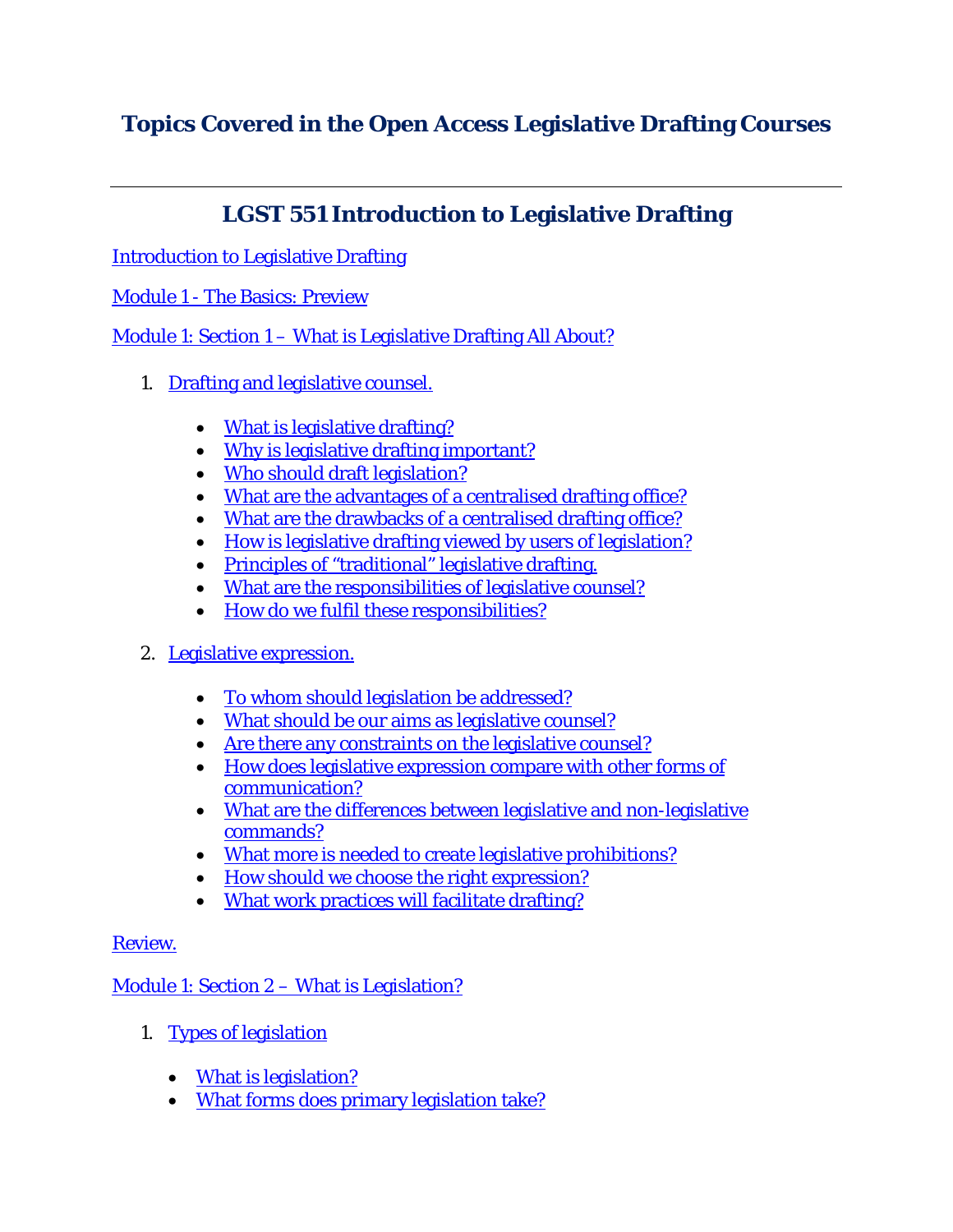- [Which bodies have power to make subsidiary legislation?](http://ocw.lms.athabascau.ca/mod/book/view.php?id=2332&chapterid=1929)
- [What forms does subsidiary legislation take?](http://ocw.lms.athabascau.ca/mod/book/view.php?id=2332&chapterid=1936)
- 2. [Classification of primary legislation \(bill and acts\).](http://ocw.lms.athabascau.ca/mod/book/view.php?id=2332&chapterid=1930)
- 3. [Structure and format of bills and acts.](http://ocw.lms.athabascau.ca/mod/book/view.php?id=2332&chapterid=1939)
	- [What features appear in acts?](http://ocw.lms.athabascau.ca/mod/book/view.php?id=2332&chapterid=1931)
	- [What features appear only in bills?](http://ocw.lms.athabascau.ca/mod/book/view.php?id=2332&chapterid=1932)
- 4. [Conventional arrangement of bills and acts.](http://ocw.lms.athabascau.ca/mod/book/view.php?id=2332&chapterid=1933)

Module 1: Section 3 - [Why do we Draft as we do in Parliamentary Systems?](http://ocw.lms.athabascau.ca/mod/book/view.php?id=2333)

- 1. [Historical development of legislative drafting.](http://ocw.lms.athabascau.ca/mod/book/view.php?id=2333&chapterid=1944)
	- [Where did drafting begin?](http://ocw.lms.athabascau.ca/mod/book/view.php?id=2333&chapterid=1946)
	- How did drafting develop in the 19<sup>th</sup> Century?
	- How did drafting develop in the  $20<sup>th</sup>$  Century?
- 2. [Theoretical foundations of this form of drafting.](http://ocw.lms.athabascau.ca/mod/book/view.php?id=2333&chapterid=1943)
	- [What were the premises of Coode's approach?](http://ocw.lms.athabascau.ca/mod/book/view.php?id=2333&chapterid=1949)
	- [What were Coode's components of a legislative sentence?](http://ocw.lms.athabascau.ca/mod/book/view.php?id=2333&chapterid=1941)
	- [What were Coode's guidelines for forming sentences?](http://ocw.lms.athabascau.ca/mod/book/view.php?id=2333&chapterid=1942)
	- [How have later legislative counsel built on Coode's approach?](http://ocw.lms.athabascau.ca/mod/book/view.php?id=2333&chapterid=1950)
- 3. [What are the principal characteristics of this form of drafting?](http://ocw.lms.athabascau.ca/mod/book/view.php?id=2333&chapterid=1952)
- 4. [Drafting objectives.](http://ocw.lms.athabascau.ca/mod/book/view.php?id=2333&chapterid=1953)
	- How should drafting be oriented in the 21<sup>st</sup> Century?
	- [What do users expect from legal documents?](http://ocw.lms.athabascau.ca/mod/book/view.php?id=2333&chapterid=1955)
	- [How can we meet these expectations? \(Seven Cs of Legislative Drafting.\)](http://ocw.lms.athabascau.ca/mod/book/view.php?id=2333&chapterid=1956)
	- Are the Seven Cs [equally important?](http://ocw.lms.athabascau.ca/mod/book/view.php?id=2333&chapterid=1957)
	- [How can we achieve the Seven Cs?](http://ocw.lms.athabascau.ca/mod/book/view.php?id=2333&chapterid=1958) (Seven Basic Drafting Practices.)

[Review.](http://ocw.lms.athabascau.ca/mod/book/view.php?id=2333&chapterid=1945)

[Module 2: Writing Legislative Sentences.](http://ocw.lms.athabascau.ca/mod/book/view.php?id=2336)

Module 2: Section 1 – [What do we need to know about grammar?](http://ocw.lms.athabascau.ca/mod/book/view.php?id=2336)

1. [Why is grammar important for the drafting?](http://ocw.lms.athabascau.ca/mod/book/view.php?id=2336&chapterid=1960)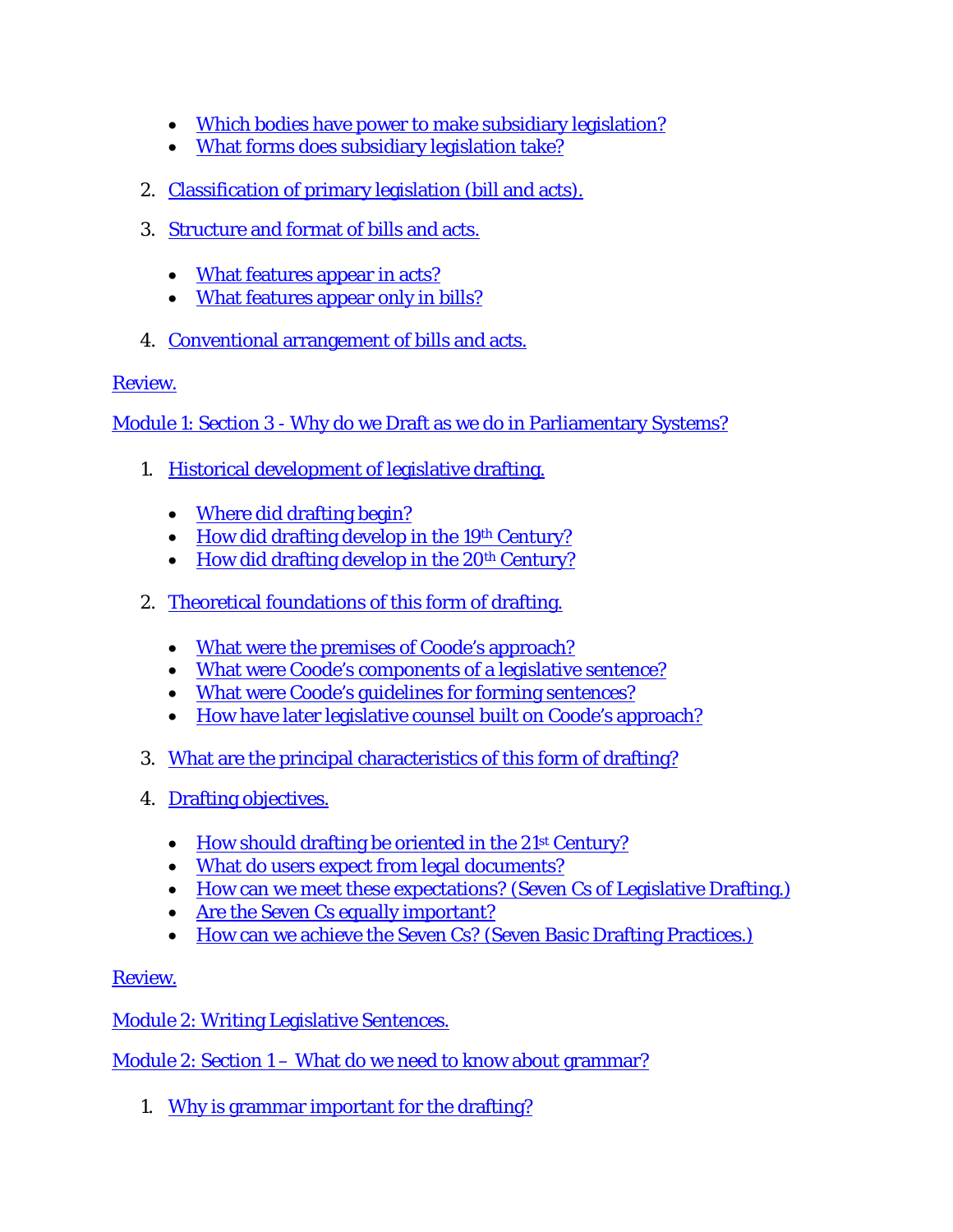- 2. [What grammatical terms do we need to know?](http://ocw.lms.athabascau.ca/mod/book/view.php?id=2336&chapterid=1959)
- 3. [What common grammatical mistakes should we watch for?](http://ocw.lms.athabascau.ca/mod/book/view.php?id=2336&chapterid=1968)
	- [Verb in a predicate is missing or incomplete.](http://ocw.lms.athabascau.ca/mod/book/view.php?id=2336&chapterid=1962)
	- [Verb does not agree with its subject in number.](http://ocw.lms.athabascau.ca/mod/book/view.php?id=2336&chapterid=1969)
	- [Pronoun is vague or ambiguous or missing.](http://ocw.lms.athabascau.ca/mod/book/view.php?id=2336&chapterid=1978)
	- [Modifier is misplaced or ambiguous.](http://ocw.lms.athabascau.ca/mod/book/view.php?id=2336&chapterid=1975)
	- [Preposition is incorrect or missing.](http://ocw.lms.athabascau.ca/mod/book/view.php?id=2336&chapterid=1976)
	- [Article \(definite or indefinite\) is wrong or missing.](http://ocw.lms.athabascau.ca/mod/book/view.php?id=2336&chapterid=1963)
	- [Punctuation is incorrect.](http://ocw.lms.athabascau.ca/mod/book/view.php?id=2336&chapterid=1971)

- Appendix I [grammar checklist.](http://ocw.lms.athabascau.ca/mod/book/view.php?id=2336&chapterid=1970)
- Appendix II [list of grammatical terms and usage.](http://ocw.lms.athabascau.ca/mod/book/view.php?id=2336&chapterid=1965)
- [A. Some basic terms.](http://ocw.lms.athabascau.ca/mod/book/view.php?id=2336&chapterid=1966)
- [B. Terms used for sentences.](http://ocw.lms.athabascau.ca/mod/book/view.php?id=2336&chapterid=1967)
- [C. Terms used for nouns.](http://ocw.lms.athabascau.ca/mod/book/view.php?id=2336&chapterid=1973)
- [D. Terms used for verbs.](http://ocw.lms.athabascau.ca/mod/book/view.php?id=2336&chapterid=1977)
- [E. Terms used for modifiers.](http://ocw.lms.athabascau.ca/mod/book/view.php?id=2336&chapterid=1972)
- [F. Miscellaneous terms.](http://ocw.lms.athabascau.ca/mod/book/view.php?id=2336&chapterid=1974)

Module 2: Section 2 – [What are the basics of writing legislative sentences?](http://ocw.lms.athabascau.ca/mod/book/view.php?id=2339)

- 1. [Starting to write.](http://ocw.lms.athabascau.ca/mod/book/view.php?id=2339&chapterid=1981)
	- [How should we begin the process of writing a legislative sentence?](http://ocw.lms.athabascau.ca/mod/book/view.php?id=2339&chapterid=1986)
	- [Are there any guidelines to help you](http://ocw.lms.athabascau.ca/mod/book/view.php?id=2339&chapterid=1982) get started?
- 2. [Basic components of legislative sentences.](http://ocw.lms.athabascau.ca/mod/book/view.php?id=2339&chapterid=1988)
	- [What are the basic components of a legislative sentence?](http://ocw.lms.athabascau.ca/mod/book/view.php?id=2339&chapterid=1987)
	- [How should we decide on the components of a legislative sentence?](http://ocw.lms.athabascau.ca/mod/book/view.php?id=2339&chapterid=1980)
- 3. [Types of legislative](http://ocw.lms.athabascau.ca/mod/book/view.php?id=2339&chapterid=1989) sentences.
	- [How do legislative counsel write particular kinds](http://ocw.lms.athabascau.ca/mod/book/view.php?id=2339&chapterid=1983) of sentences?
	- [Are there different ways to express the same provision?](http://ocw.lms.athabascau.ca/mod/book/view.php?id=2339&chapterid=1979)

### [Review.](http://ocw.lms.athabascau.ca/mod/book/view.php?id=2339&chapterid=1984)

Module 2: Section 3 - [How do we put together the components of legislative sentences?](http://ocw.lms.athabascau.ca/mod/book/view.php?id=2342)

1. [Principal subject.](http://ocw.lms.athabascau.ca/mod/book/view.php?id=2342&chapterid=1991)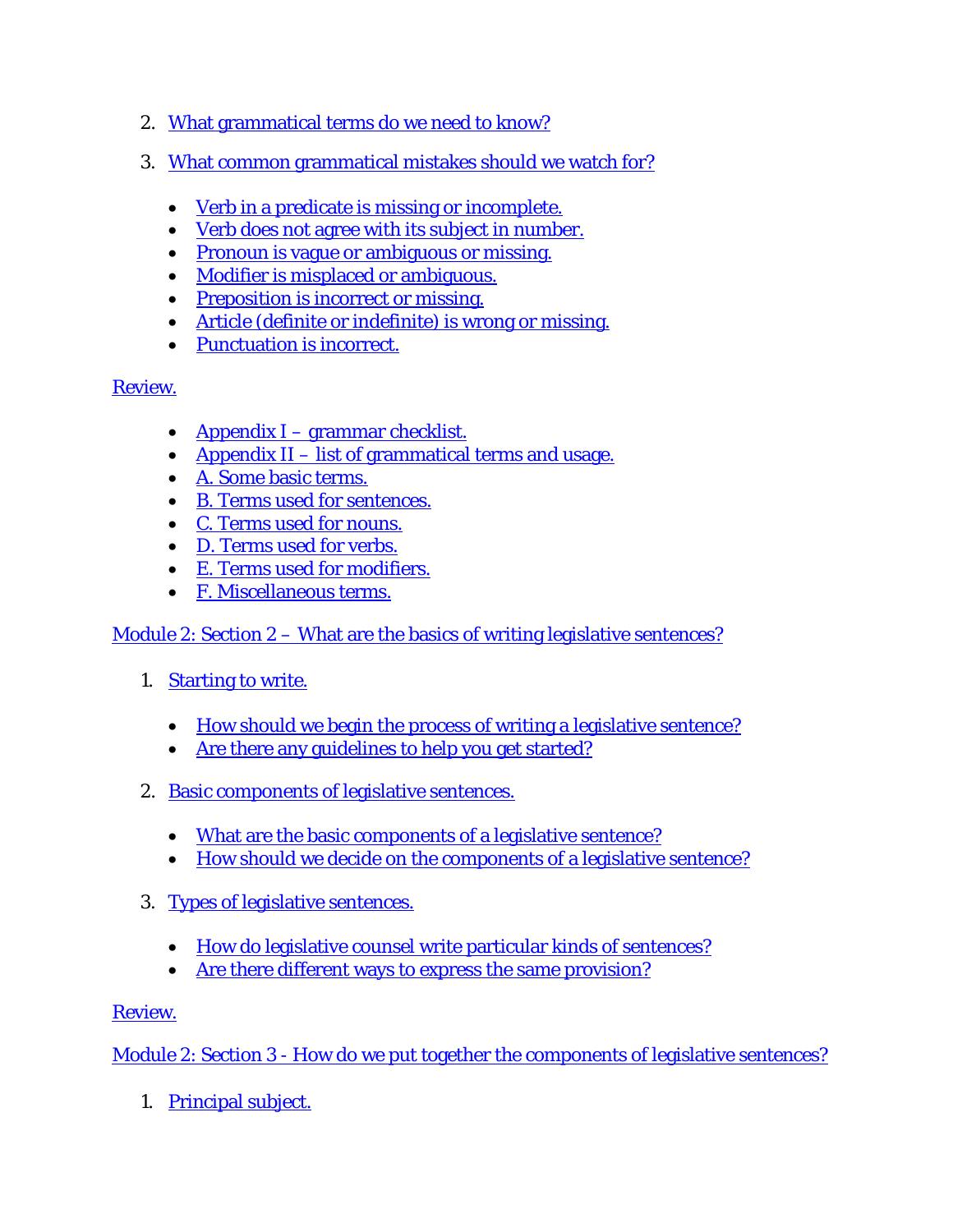- [How do we select the grammatical subject of the sentence?](http://ocw.lms.athabascau.ca/mod/book/view.php?id=2342&chapterid=2002)
- [How do we decide which legal person is to be the grammatical subject?](http://ocw.lms.athabascau.ca/mod/book/view.php?id=2342&chapterid=1992)
- [How should the principal subject be described?](http://ocw.lms.athabascau.ca/mod/book/view.php?id=2342&chapterid=1993)
- [How do we choose the subject of a declaratory sentence?](http://ocw.lms.athabascau.ca/mod/book/view.php?id=2342&chapterid=1994)

# 2. [Principal Predicate.](http://ocw.lms.athabascau.ca/mod/book/view.php?id=2342&chapterid=2005)

- How do we determine [the principal predicate?](http://ocw.lms.athabascau.ca/mod/book/view.php?id=2342&chapterid=2003)
- [How should we write the principal predicate?](http://ocw.lms.athabascau.ca/mod/book/view.php?id=2342&chapterid=1995)
- [How should we select the appropriate verb for the principal predicate?](http://ocw.lms.athabascau.ca/mod/book/view.php?id=2342&chapterid=1996)
- Is [an auxiliary required in every principal predicate?](http://ocw.lms.athabascau.ca/mod/book/view.php?id=2342&chapterid=1997)
- [How do we choose the appropriate auxiliary?](http://ocw.lms.athabascau.ca/mod/book/view.php?id=2342&chapterid=1998)
- 3. [Predicate modifiers.](http://ocw.lms.athabascau.ca/mod/book/view.php?id=2342&chapterid=2004)
	- [How should we particularise predicates?](http://ocw.lms.athabascau.ca/mod/book/view.php?id=2342&chapterid=1999)
	- [How should we write context clauses?](http://ocw.lms.athabascau.ca/mod/book/view.php?id=2342&chapterid=2000)

# [Review.](http://ocw.lms.athabascau.ca/mod/book/view.php?id=2342&chapterid=2001)

Module 2: Section 4 – [How do we punctuate and capitalise legislation?](http://ocw.lms.athabascau.ca/mod/book/view.php?id=2354)

- 1. [Punctuation.](http://ocw.lms.athabascau.ca/mod/book/view.php?id=2354&chapterid=2007)
	- [What is the function of punctuation in legislation?](http://ocw.lms.athabascau.ca/mod/book/view.php?id=2354&chapterid=2012)
	- [Do legislative counsel use punctuation differently from other writers?](http://ocw.lms.athabascau.ca/mod/book/view.php?id=2354&chapterid=2006)
	- [How should we approach the punctuation of legislation?](http://ocw.lms.athabascau.ca/mod/book/view.php?id=2354&chapterid=2008)
- 2. [Capitalisation.](http://ocw.lms.athabascau.ca/mod/book/view.php?id=2354&chapterid=2009)
	- [When do we use capital letters?](http://ocw.lms.athabascau.ca/mod/book/view.php?id=2354&chapterid=2010)
	- [When should we not use capital letters?](http://ocw.lms.athabascau.ca/mod/book/view.php?id=2354&chapterid=2014)

# [Review.](http://ocw.lms.athabascau.ca/mod/book/view.php?id=2354&chapterid=2011)

Module 2: Section 5 - [What can go wrong in legislative expression?](http://ocw.lms.athabascau.ca/mod/book/view.php?id=2359)

- 1. **[Subjects.](http://ocw.lms.athabascau.ca/mod/book/view.php?id=2359&chapterid=2016)** 
	- Imprecise linking [of several subjects.](http://ocw.lms.athabascau.ca/mod/book/view.php?id=2359&chapterid=2017)
	- [Ambiguous modifiers of subjects.](http://ocw.lms.athabascau.ca/mod/book/view.php?id=2359&chapterid=2018)
	- [Imprecise use of pronouns.](http://ocw.lms.athabascau.ca/mod/book/view.php?id=2359&chapterid=2019)
- 2. [Verbs.](http://ocw.lms.athabascau.ca/mod/book/view.php?id=2359&chapterid=2020)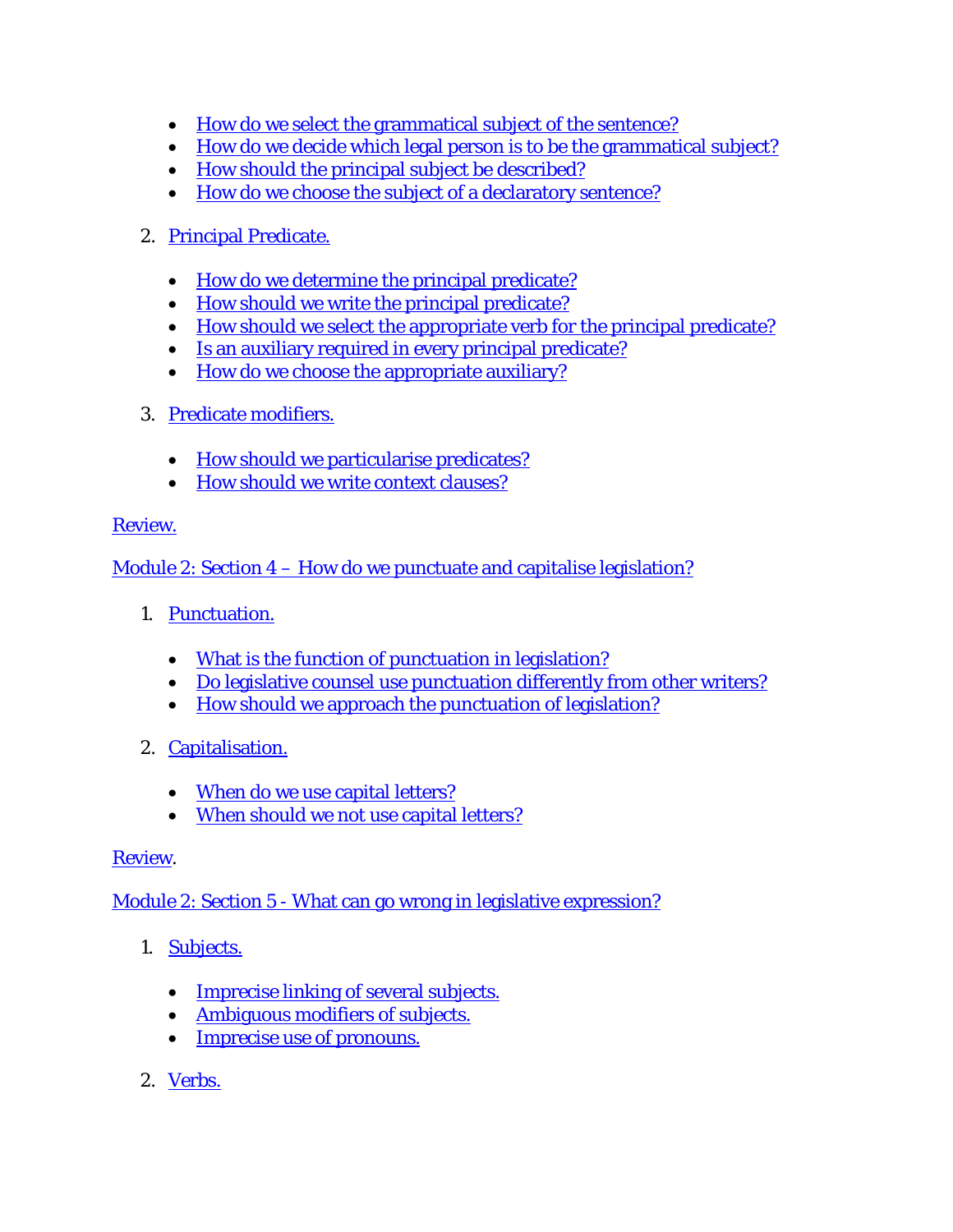- [Imprecise linking](http://ocw.lms.athabascau.ca/mod/book/view.php?id=2359&chapterid=2021) of several verbs.
- [Ambiguous verb modifiers.](http://ocw.lms.athabascau.ca/mod/book/view.php?id=2359&chapterid=2022)
- [Ambiguous participles.](http://ocw.lms.athabascau.ca/mod/book/view.php?id=2359&chapterid=2023)
- 3. [Modifiers.](http://ocw.lms.athabascau.ca/mod/book/view.php?id=2359&chapterid=2024)
	- [Defective sentence modification.](http://ocw.lms.athabascau.ca/mod/book/view.php?id=2359&chapterid=2025)
	- [Ambiguous prepositions.](http://ocw.lms.athabascau.ca/mod/book/view.php?id=2359&chapterid=2026)
	- [Uncertain conjunctions.](http://ocw.lms.athabascau.ca/mod/book/view.php?id=2359&chapterid=2027)

# **LGST 553 Legislative Structure, Style and Limits**

[Legislative Structure, Style and Limits.](http://ocw.lms.athabascau.ca/course/view.php?id=65)

Module 1: Section 1 – [How should we structure a legislative text?](http://ocw.lms.athabascau.ca/mod/book/view.php?id=2429)

- 1. [General considerations.](http://ocw.lms.athabascau.ca/mod/book/view.php?id=2429&chapterid=2152)
	- [Why is structuring important?](http://ocw.lms.athabascau.ca/mod/book/view.php?id=2429&chapterid=2153)
	- [What are the basic characteristics of structuring?](http://ocw.lms.athabascau.ca/mod/book/view.php?id=2429&chapterid=2154)
	- [What guidelines should we follow in structuring legislation?](http://ocw.lms.athabascau.ca/mod/book/view.php?id=2429&chapterid=2194)
- 2. [Drafting sections.](http://ocw.lms.athabascau.ca/mod/book/view.php?id=2429&chapterid=2155)
	- [How should we approach individual sections?](http://ocw.lms.athabascau.ca/mod/book/view.php?id=2429&chapterid=2156)
	- [How can we tell which matters should be covered by the same section?](http://ocw.lms.athabascau.ca/mod/book/view.php?id=2429&chapterid=2157)
	- [How long should a section be?](http://ocw.lms.athabascau.ca/mod/book/view.php?id=2429&chapterid=2158)
	- [How should the section note be selected?](http://ocw.lms.athabascau.ca/mod/book/view.php?id=2429&chapterid=2159)
- 3. [Drafting Sentences in Sections.](http://ocw.lms.athabascau.ca/mod/book/view.php?id=2429&chapterid=2160)
	- [How long should a sentence in a section be?](http://ocw.lms.athabascau.ca/mod/book/view.php?id=2429&chapterid=2161)
	- [What can be done to shorten sentences](http://ocw.lms.athabascau.ca/mod/book/view.php?id=2429&chapterid=2162)
- 4. [Paragraphing.](http://ocw.lms.athabascau.ca/mod/book/view.php?id=2429&chapterid=2163)
	- [How can paragraphing help?](http://ocw.lms.athabascau.ca/mod/book/view.php?id=2429&chapterid=2164)
	- [When might paragraphing be used?](http://ocw.lms.athabascau.ca/mod/book/view.php?id=2429&chapterid=2165)
	- [What factors should be borne in mind when drafting paragraphs?](http://ocw.lms.athabascau.ca/mod/book/view.php?id=2429&chapterid=2166)
	- [What can go wrong with paragraphs?](http://ocw.lms.athabascau.ca/mod/book/view.php?id=2429&chapterid=2167)
	- [How can we find flaws in paragraphing?](http://ocw.lms.athabascau.ca/mod/book/view.php?id=2429&chapterid=2168)
- 5. [Numbering.](http://ocw.lms.athabascau.ca/mod/book/view.php?id=2429&chapterid=2169)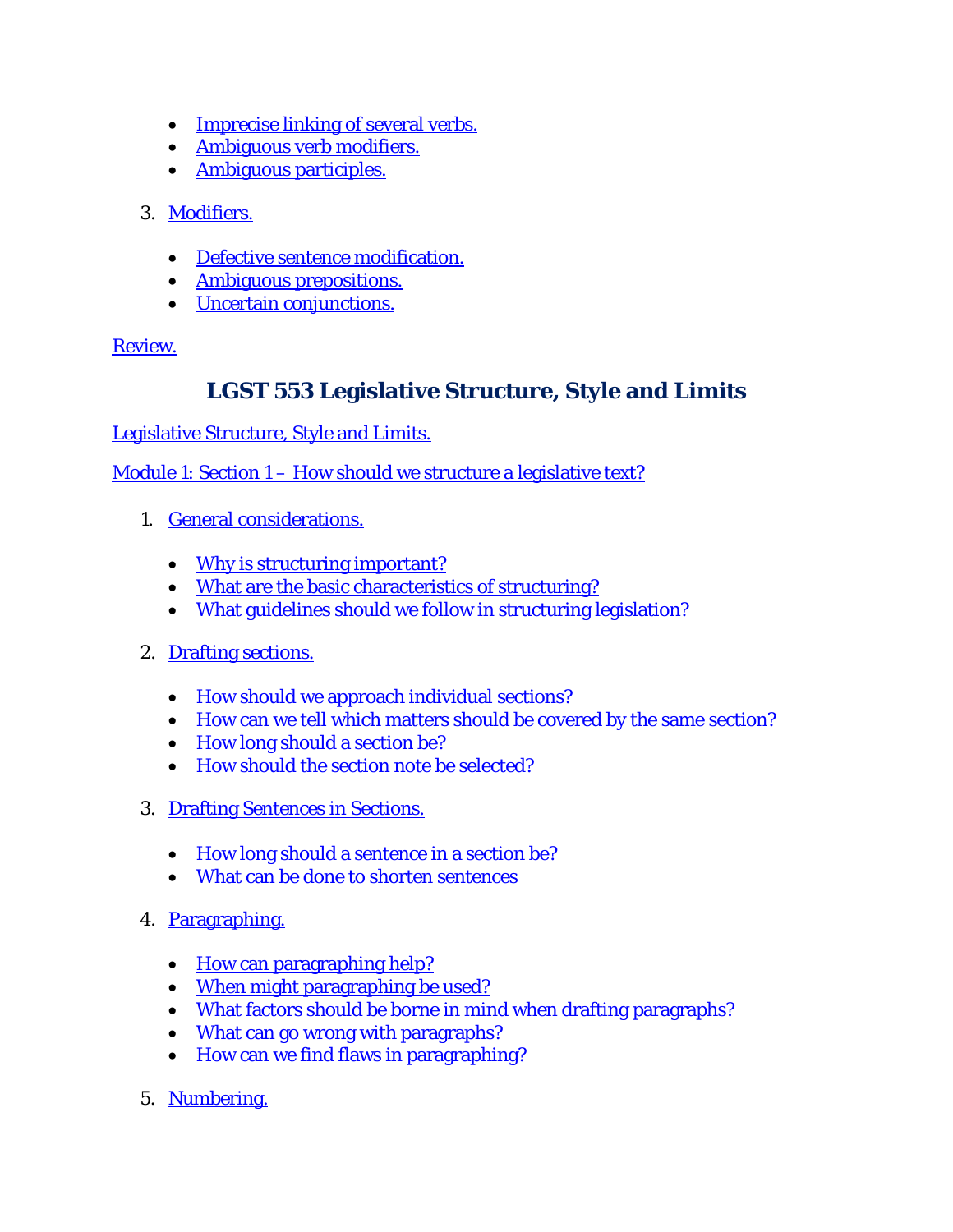- [How should legislative provisions be numbered?](http://ocw.lms.athabascau.ca/mod/book/view.php?id=2429&chapterid=2170)
- [How should we number new provisions inserted into existing ones?](http://ocw.lms.athabascau.ca/mod/book/view.php?id=2429&chapterid=2193)
- 6. Arranging and linking [sentences in a section.](http://ocw.lms.athabascau.ca/mod/book/view.php?id=2429&chapterid=2171)
	- [How should sentences in a section be arranged?](http://ocw.lms.athabascau.ca/mod/book/view.php?id=2429&chapterid=2172)
	- [When should sentences in a section be linked?](http://ocw.lms.athabascau.ca/mod/book/view.php?id=2429&chapterid=2173)
	- [How should sentences in a section be linked?](http://ocw.lms.athabascau.ca/mod/book/view.php?id=2429&chapterid=2174)
	- [Should we use a proviso as a linking device?](http://ocw.lms.athabascau.ca/mod/book/view.php?id=2429&chapterid=2175)
	- [What alternatives to the proviso should be used?](http://ocw.lms.athabascau.ca/mod/book/view.php?id=2429&chapterid=2176)
	- [Can we dispense with linking words between sentences?](http://ocw.lms.athabascau.ca/mod/book/view.php?id=2429&chapterid=2177)
- 7. [Linking sections.](http://ocw.lms.athabascau.ca/mod/book/view.php?id=2429&chapterid=2178)
	- What is [different about linking sections?](http://ocw.lms.athabascau.ca/mod/book/view.php?id=2429&chapterid=2179)
	- [How can sections be linked?](http://ocw.lms.athabascau.ca/mod/book/view.php?id=2429&chapterid=2180)
	- [How should cross-references be drafted?](http://ocw.lms.athabascau.ca/mod/book/view.php?id=2429&chapterid=2181)
- 8. [Incorporation by reference.](http://ocw.lms.athabascau.ca/mod/book/view.php?id=2429&chapterid=2182)
	- [When can we incorporate provisions from one part of a text to another?](http://ocw.lms.athabascau.ca/mod/book/view.php?id=2429&chapterid=2183)
	- [When can we incorporate provisions from other legislation?](http://ocw.lms.athabascau.ca/mod/book/view.php?id=2429&chapterid=2184)
	- [Can provisions be incorporated from the legislation of another jurisdiction?](http://ocw.lms.athabascau.ca/mod/book/view.php?id=2429&chapterid=2185)
- 9. [Grouping sections.](http://ocw.lms.athabascau.ca/mod/book/view.php?id=2429&chapterid=2186)
	- [When should we have formal groupings of sections?](http://ocw.lms.athabascau.ca/mod/book/view.php?id=2429&chapterid=2192)
	- [What groupings are conventionally used?](http://ocw.lms.athabascau.ca/mod/book/view.php?id=2429&chapterid=2187)
	- [When might groupings be of particular value?](http://ocw.lms.athabascau.ca/mod/book/view.php?id=2429&chapterid=2188)
	- [When should the decision be made about grouping sections?](http://ocw.lms.athabascau.ca/mod/book/view.php?id=2429&chapterid=2189)
	- [What should be borne in mind in grouping sections?](http://ocw.lms.athabascau.ca/mod/book/view.php?id=2429&chapterid=2190)
	- How should [group headings be expressed?](http://ocw.lms.athabascau.ca/mod/book/view.php?id=2429&chapterid=2195)

# Module 1: Section 2 - [How should we organise a legislative text?](http://ocw.lms.athabascau.ca/mod/book/view.php?id=2439)

- 1. [General considerations.](http://ocw.lms.athabascau.ca/mod/book/view.php?id=2439&chapterid=2197)
	- [Why prepare an outline before composing the detailed provisions?](http://ocw.lms.athabascau.ca/mod/book/view.php?id=2439&chapterid=2198)
	- [What advantages does an outline provide?](http://ocw.lms.athabascau.ca/mod/book/view.php?id=2439&chapterid=2199)
	- [How final is an outline?](http://ocw.lms.athabascau.ca/mod/book/view.php?id=2439&chapterid=2200)
- 2. [Preparing an outline.](http://ocw.lms.athabascau.ca/mod/book/view.php?id=2439&chapterid=2201)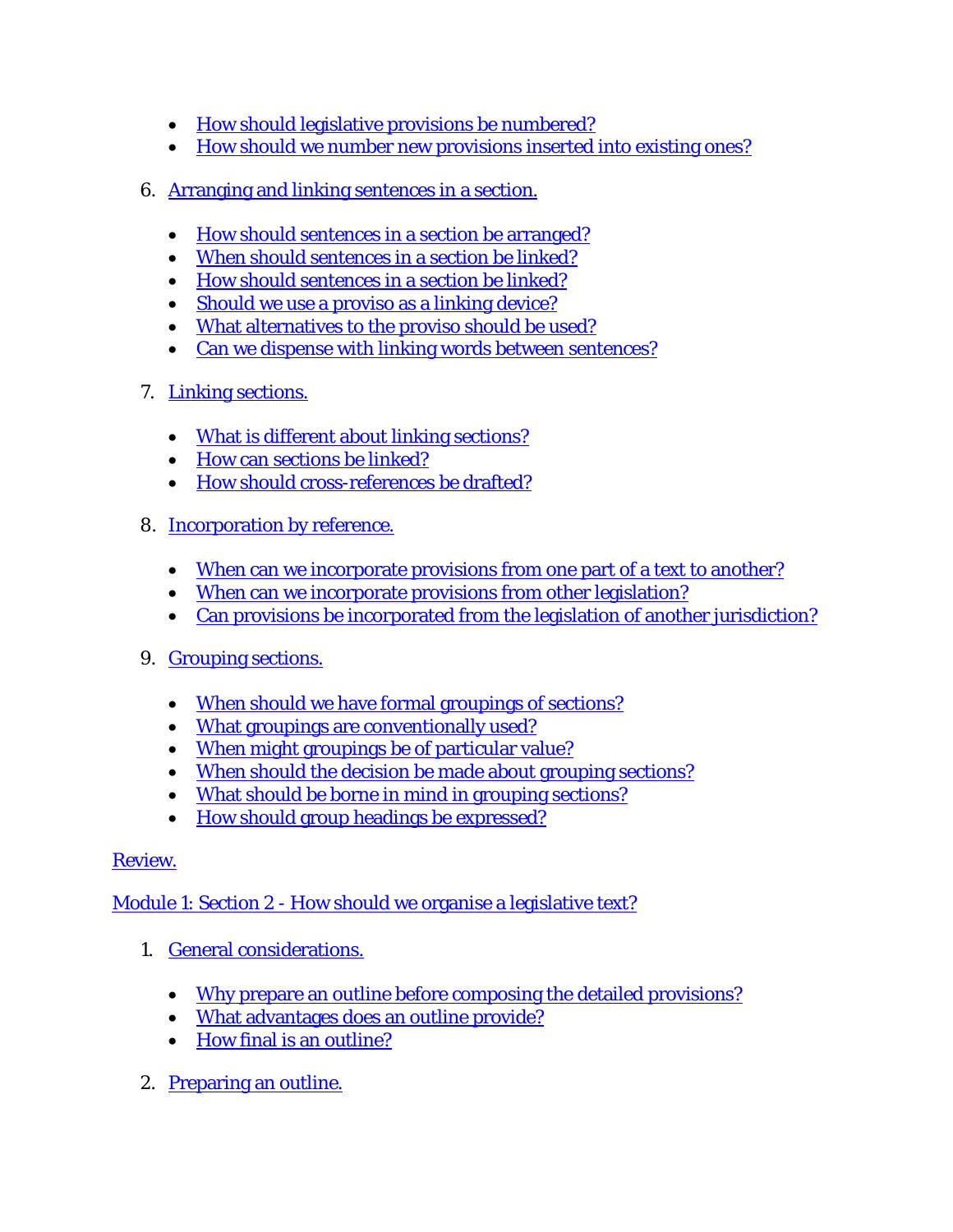- [What do we need to start?](http://ocw.lms.athabascau.ca/mod/book/view.php?id=2439&chapterid=2202)
- [How do we arrive at suitable groupings?](http://ocw.lms.athabascau.ca/mod/book/view.php?id=2439&chapterid=2203)
- [How do we allocate individual items to their appropriate group?](http://ocw.lms.athabascau.ca/mod/book/view.php?id=2439&chapterid=2204)
- [How do we order the items in the groups, and the groups themselves?](http://ocw.lms.athabascau.ca/mod/book/view.php?id=2439&chapterid=2205)
- [What should the outline look like when](http://ocw.lms.athabascau.ca/mod/book/view.php?id=2439&chapterid=2212) it is completed?
- 3. [Factors influencing an outline for a bill.](http://ocw.lms.athabascau.ca/mod/book/view.php?id=2439&chapterid=2206)
	- [How are formal and technical provisions arranged?](http://ocw.lms.athabascau.ca/mod/book/view.php?id=2439&chapterid=2207)
	- [How are provisions grouped together?](http://ocw.lms.athabascau.ca/mod/book/view.php?id=2439&chapterid=2208)
	- [How is subsidiary legislation used?](http://ocw.lms.athabascau.ca/mod/book/view.php?id=2439&chapterid=2209)
	- [How are amending acts treated?](http://ocw.lms.athabascau.ca/mod/book/view.php?id=2439&chapterid=2210)
	- [How are distinct subject matters dealt with?](http://ocw.lms.athabascau.ca/mod/book/view.php?id=2439&chapterid=2213)

Module 2: Section 1 - [How can we develop good legislative style?](http://ocw.lms.athabascau.ca/mod/book/view.php?id=2444)

- 1. [General considerations.](http://ocw.lms.athabascau.ca/mod/book/view.php?id=2444&chapterid=2216)
	- [What do we mean by good legislative style?](http://ocw.lms.athabascau.ca/mod/book/view.php?id=2444&chapterid=2217)
	- [How do we decide what is good style?](http://ocw.lms.athabascau.ca/mod/book/view.php?id=2444&chapterid=2238)
	- [How are style standards set for legislative counsel?](http://ocw.lms.athabascau.ca/mod/book/view.php?id=2444&chapterid=2214)
	- [Why is style important?](http://ocw.lms.athabascau.ca/mod/book/view.php?id=2444&chapterid=2218)
	- [What style practices get in the way of communication?](http://ocw.lms.athabascau.ca/mod/book/view.php?id=2444&chapterid=2219)
	- [What is the aim of the plain language style?](http://ocw.lms.athabascau.ca/mod/book/view.php?id=2444&chapterid=2231)
- 2. [Developing good legislative style.](http://ocw.lms.athabascau.ca/mod/book/view.php?id=2444&chapterid=2220)
	- [How can we improve communication?](http://ocw.lms.athabascau.ca/mod/book/view.php?id=2444&chapterid=2221)
	- [How can we improve clarity?](http://ocw.lms.athabascau.ca/mod/book/view.php?id=2444&chapterid=2222)
	- [How can we make legislation more readable?](http://ocw.lms.athabascau.ca/mod/book/view.php?id=2444&chapterid=2223)
	- [How can we make legislation more concise?](http://ocw.lms.athabascau.ca/mod/book/view.php?id=2444&chapterid=2224)
	- [How can we make legislation more complete?](http://ocw.lms.athabascau.ca/mod/book/view.php?id=2444&chapterid=2225)
	- [How can we make legislation more consistent?](http://ocw.lms.athabascau.ca/mod/book/view.php?id=2444&chapterid=2226)
	- [How can we make legislation certain?](http://ocw.lms.athabascau.ca/mod/book/view.php?id=2444&chapterid=2227)
- 3. [Gender-neutral drafting.](http://ocw.lms.athabascau.ca/mod/book/view.php?id=2444&chapterid=2232)
	- [How can we draft in gender-neutral terms?](http://ocw.lms.athabascau.ca/mod/book/view.php?id=2444&chapterid=2228)
- 4. [Some additional matters of style.](http://ocw.lms.athabascau.ca/mod/book/view.php?id=2444&chapterid=2229)
	- [Can we split infinitives?](http://ocw.lms.athabascau.ca/mod/book/view.php?id=2444&chapterid=2233)
	- [Can we end a sentence with a preposition?](http://ocw.lms.athabascau.ca/mod/book/view.php?id=2444&chapterid=2230)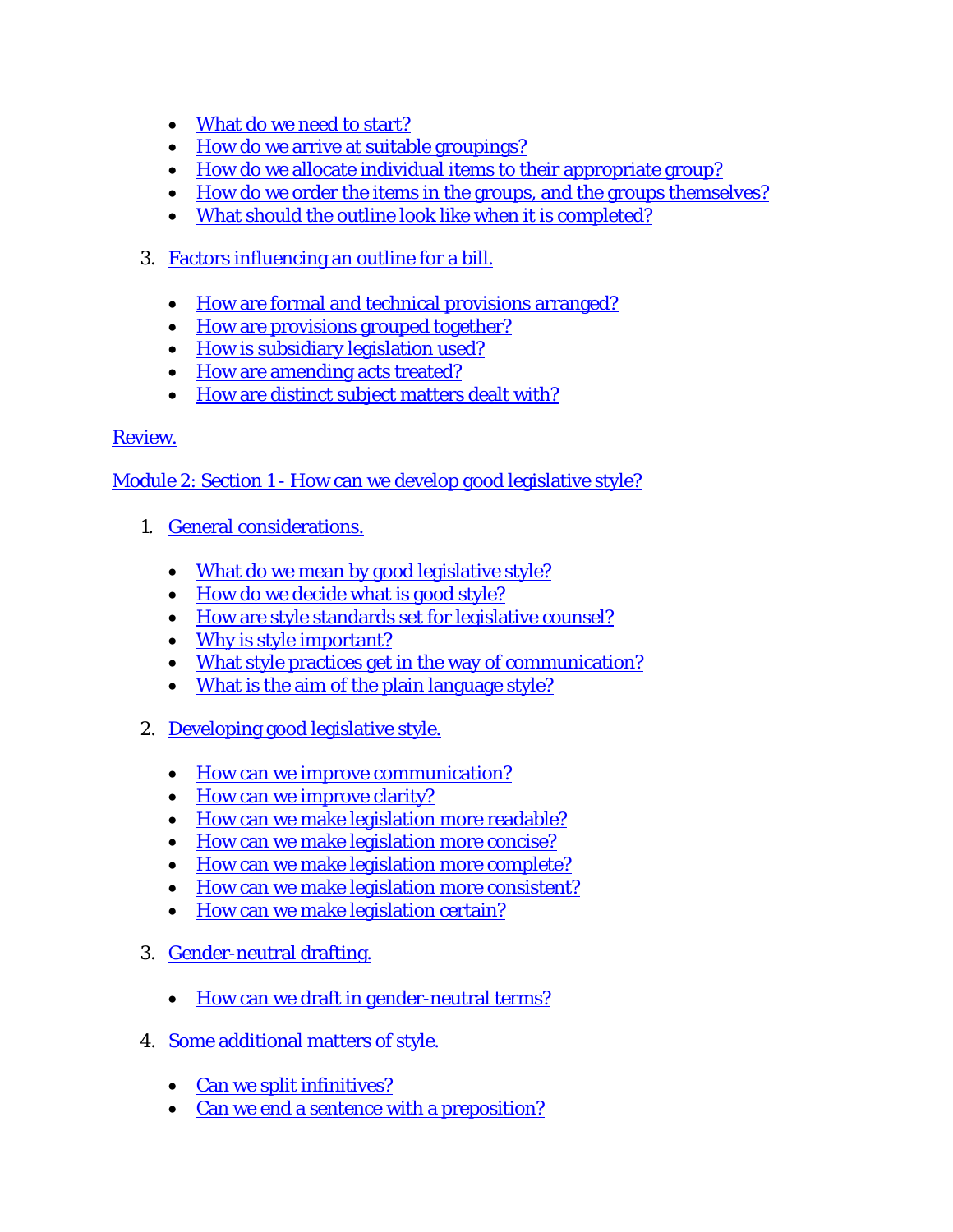• [Can we begin a sentence with "And" or "But"?](http://ocw.lms.athabascau.ca/mod/book/view.php?id=2444&chapterid=2234)

[Review.](http://ocw.lms.athabascau.ca/mod/book/view.php?id=2444&chapterid=2235)

Appendix I – [Simple words and expressions.](http://ocw.lms.athabascau.ca/mod/book/view.php?id=2444&chapterid=2236)

Appendix II – [Commonly confused words.](http://ocw.lms.athabascau.ca/mod/book/view.php?id=2444&chapterid=2237)

[Module 3: Working within limits.](http://ocw.lms.athabascau.ca/mod/page/view.php?id=2455)

Module 3: Section 1 - [How do we work with interpretive approaches and rules?](http://ocw.lms.athabascau.ca/mod/book/view.php?id=2456)

- 1. [General considerations.](http://ocw.lms.athabascau.ca/mod/book/view.php?id=2456&chapterid=2240)
	- [What do we mean by "interpretive approaches and rules"?](http://ocw.lms.athabascau.ca/mod/book/view.php?id=2456&chapterid=2241)
	- [How should legislative counsel look at interpretive approaches and rules?](http://ocw.lms.athabascau.ca/mod/book/view.php?id=2456&chapterid=2242)
	- [How should legislative counsel take account of interpretive approaches and](http://ocw.lms.athabascau.ca/mod/book/view.php?id=2456&chapterid=2243)  [rules?](http://ocw.lms.athabascau.ca/mod/book/view.php?id=2456&chapterid=2243)
	- [What questions of interpretation arise most commonly?](http://ocw.lms.athabascau.ca/mod/book/view.php?id=2456&chapterid=2252)
- 2. [Judicial approaches to interpretation.](http://ocw.lms.athabascau.ca/mod/book/view.php?id=2456&chapterid=2244)
	- [How do judicial approaches affect drafting?](http://ocw.lms.athabascau.ca/mod/book/view.php?id=2456&chapterid=2245)
	- [How can we anticipate judicial approaches?](http://ocw.lms.athabascau.ca/mod/book/view.php?id=2456&chapterid=2254)
- 3. [Interpretive assumptions and presumptions.](http://ocw.lms.athabascau.ca/mod/book/view.php?id=2456&chapterid=2251)
	- [What are the principal linguistic assumptions?](http://ocw.lms.athabascau.ca/mod/book/view.php?id=2456&chapterid=2246)
	- [What are the principal presumptions of legislative intent?](http://ocw.lms.athabascau.ca/mod/book/view.php?id=2456&chapterid=2247)
- 4. [Aids to interpretation.](http://ocw.lms.athabascau.ca/mod/book/view.php?id=2456&chapterid=2248)
	- [What intrinsic aids may be used?](http://ocw.lms.athabascau.ca/mod/book/view.php?id=2456&chapterid=2255)
	- [What extrinsic aids may be used?](http://ocw.lms.athabascau.ca/mod/book/view.php?id=2456&chapterid=2249)
- 5. [Conclusion.](http://ocw.lms.athabascau.ca/mod/book/view.php?id=2456&chapterid=2250)

[Review.](http://ocw.lms.athabascau.ca/mod/book/view.php?id=2456&chapterid=2253)

Module 3: Section 2 - [How do we work with Interpretation Acts?](http://ocw.lms.athabascau.ca/mod/book/view.php?id=2460&chapterid=2256)

- 1. [Importance of Interpretation Acts.](http://ocw.lms.athabascau.ca/mod/book/view.php?id=2460&chapterid=2257)
	- [Why are Interpretation Acts important to legislative counsel?](http://ocw.lms.athabascau.ca/mod/book/view.php?id=2460&chapterid=2258)
	- [How are the benefits of Interpretation Acts obtained?](http://ocw.lms.athabascau.ca/mod/book/view.php?id=2460&chapterid=2259)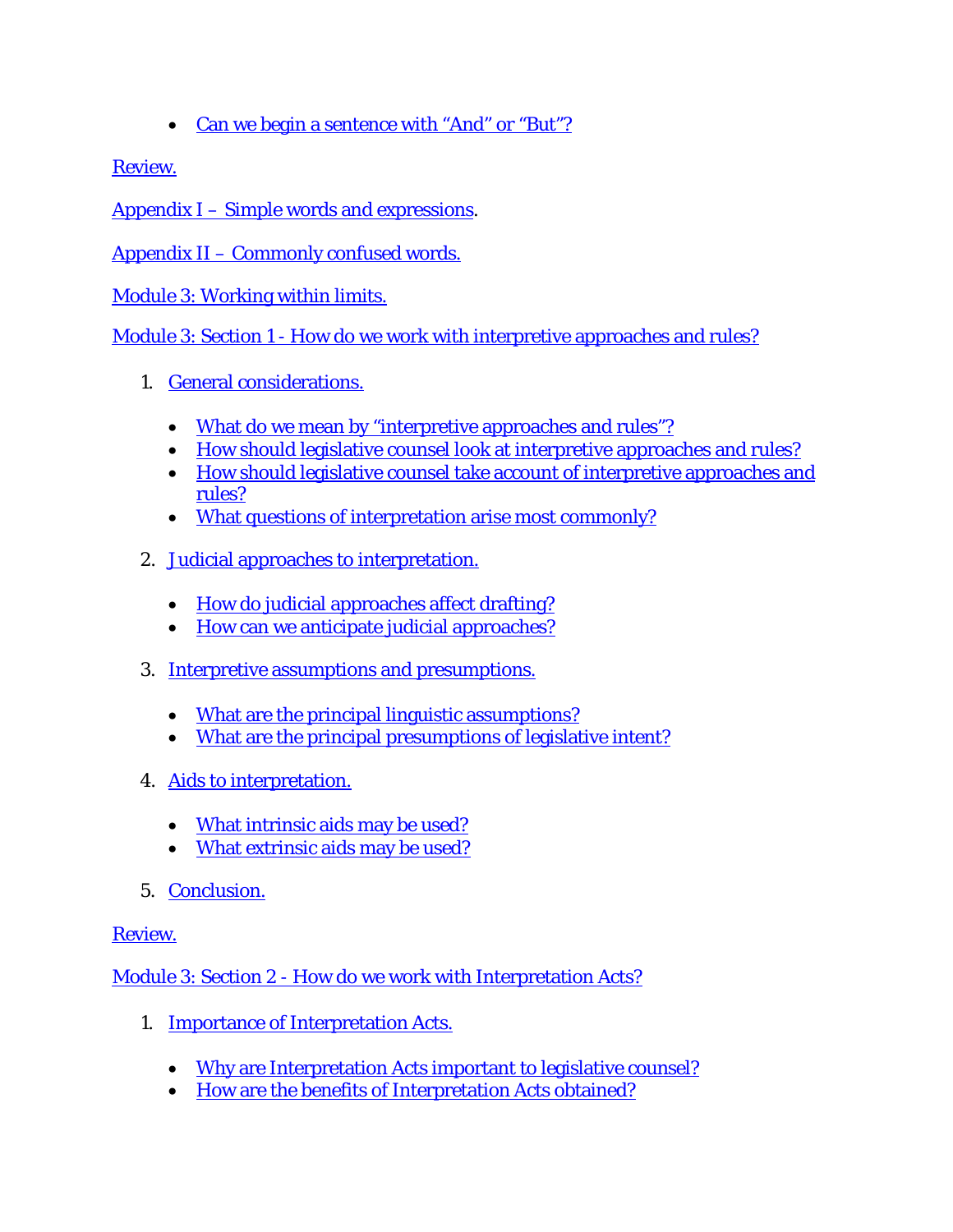- [How well do users of legislation know Interpretation Acts?](http://ocw.lms.athabascau.ca/mod/book/view.php?id=2460&chapterid=2271)
- 2. [Application of Interpretation Acts.](http://ocw.lms.athabascau.ca/mod/book/view.php?id=2460&chapterid=2260)
	- [What provisions do Interpretation Acts apply to?](http://ocw.lms.athabascau.ca/mod/book/view.php?id=2460&chapterid=2261)
	- [How can the application of an Interpretation Act be excluded?](http://ocw.lms.athabascau.ca/mod/book/view.php?id=2460&chapterid=2262)
- 3. [Using Interpretation Acts to facilitate drafting.](http://ocw.lms.athabascau.ca/mod/book/view.php?id=2460&chapterid=2263)
	- [Form and application provisions.](http://ocw.lms.athabascau.ca/mod/book/view.php?id=2460&chapterid=2264)
	- [Commencement provisions.](http://ocw.lms.athabascau.ca/mod/book/view.php?id=2460&chapterid=2273)
	- [Standardised definitions.](http://ocw.lms.athabascau.ca/mod/book/view.php?id=2460&chapterid=2265)
	- [Standardised rules for a common legislative style.](http://ocw.lms.athabascau.ca/mod/book/view.php?id=2460&chapterid=2272)
	- [Resolution of interpretive uncertainties.](http://ocw.lms.athabascau.ca/mod/book/view.php?id=2460&chapterid=2266)
	- [Implied rules of substantive law.](http://ocw.lms.athabascau.ca/mod/book/view.php?id=2460&chapterid=2267)

Appendix – [Comparative table of Interpretation](http://ocw.lms.athabascau.ca/mod/book/view.php?id=2460&chapterid=2270) Acts.

Module 3: Section 3 – [How do we work with the Constitution?](http://ocw.lms.athabascau.ca/mod/book/view.php?id=2464)

- 1. [The Constitution and legislative](http://ocw.lms.athabascau.ca/mod/book/view.php?id=2464&chapterid=2275) counsel.
	- [What is legislative counsel's responsibility?](http://ocw.lms.athabascau.ca/mod/book/view.php?id=2464&chapterid=2276)
	- [How should we deal with instructions that appear inconsistent with the](http://ocw.lms.athabascau.ca/mod/book/view.php?id=2464&chapterid=2277)  [Constitution?](http://ocw.lms.athabascau.ca/mod/book/view.php?id=2464&chapterid=2277)
	- [What constitutional instruments are you likely to need?](http://ocw.lms.athabascau.ca/mod/book/view.php?id=2464&chapterid=2278)
- 2. [Particular constitutional constraints.](http://ocw.lms.athabascau.ca/mod/book/view.php?id=2464&chapterid=2280)
	- [What are the main constraints on legislative functions and procedures?](http://ocw.lms.athabascau.ca/mod/book/view.php?id=2464&chapterid=2281)
	- [What are the main constraints on judicial functions and procedures?](http://ocw.lms.athabascau.ca/mod/book/view.php?id=2464&chapterid=2282)
	- [What are the main constraints on executive functions and procedures?](http://ocw.lms.athabascau.ca/mod/book/view.php?id=2464&chapterid=2283)
	- [What are the main constraints on public service functions and](http://ocw.lms.athabascau.ca/mod/book/view.php?id=2464&chapterid=2286)  official [appointments?](http://ocw.lms.athabascau.ca/mod/book/view.php?id=2464&chapterid=2286)
	- [What are the main constraints with respect to financial matters?](http://ocw.lms.athabascau.ca/mod/book/view.php?id=2464&chapterid=2284)

# [Review.](http://ocw.lms.athabascau.ca/mod/book/view.php?id=2464&chapterid=2285)

Module 3: Section 4 – [How do we work with fundamental rights and freedoms?](http://ocw.lms.athabascau.ca/mod/book/view.php?id=2466)

- 1. [Drafting under a bill of rights.](http://ocw.lms.athabascau.ca/mod/book/view.php?id=2466&chapterid=2289)
	- [What rights and freedoms are protected by the Constitution?](http://ocw.lms.athabascau.ca/mod/book/view.php?id=2466&chapterid=2290)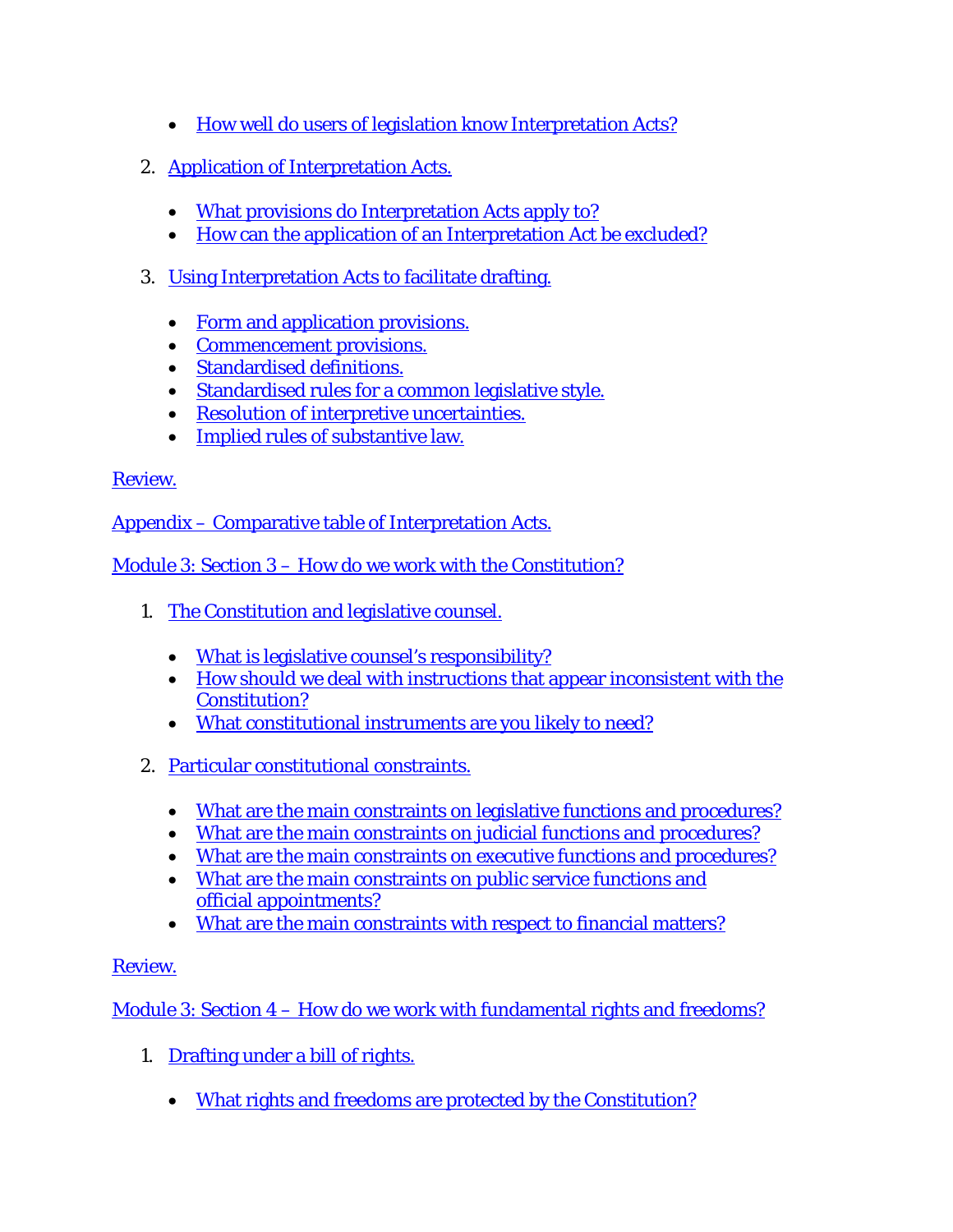- [Do the specified rights and freedoms constitute a comprehensive statement of](http://ocw.lms.athabascau.ca/mod/book/view.php?id=2466&chapterid=2302)  [protected rights and freedoms?](http://ocw.lms.athabascau.ca/mod/book/view.php?id=2466&chapterid=2302)
- [What other matters in the Bill of Rights are of particular interest to legislative](http://ocw.lms.athabascau.ca/mod/book/view.php?id=2466&chapterid=2291)  [counsel?](http://ocw.lms.athabascau.ca/mod/book/view.php?id=2466&chapterid=2291)
- [How should we deal with qualifications?](http://ocw.lms.athabascau.ca/mod/book/view.php?id=2466&chapterid=2292)
- [How should we deal with derogations?](http://ocw.lms.athabascau.ca/mod/book/view.php?id=2466&chapterid=2293)
- [How should we approach Bill of Rights issues?](http://ocw.lms.athabascau.ca/mod/book/view.php?id=2466&chapterid=2294)
- [How should we draft legislation to fulfil a permitted qualification?](http://ocw.lms.athabascau.ca/mod/book/view.php?id=2466&chapterid=2295)
- 2. [International standards.](http://ocw.lms.athabascau.ca/mod/book/view.php?id=2466&chapterid=2296)
	- [Where do we find the international standards on human rights?](http://ocw.lms.athabascau.ca/mod/book/view.php?id=2466&chapterid=2303)
	- [How do international standards affect domestic law?](http://ocw.lms.athabascau.ca/mod/book/view.php?id=2466&chapterid=2297)
	- [What are the implications for law-making?](http://ocw.lms.athabascau.ca/mod/book/view.php?id=2466&chapterid=2298)
	- [What are the implications for legislative counsel?](http://ocw.lms.athabascau.ca/mod/book/view.php?id=2466&chapterid=2299)
	- [How can we keep in touch with international developments?](http://ocw.lms.athabascau.ca/mod/book/view.php?id=2466&chapterid=2287)
	- [What international human rights treaties apply?](http://ocw.lms.athabascau.ca/mod/book/view.php?id=2466&chapterid=2300)

# **LGST 555 Drafting Preliminary, Amending and Final Provisions**

[Drafting Preliminary, Amending, and Final Provisions.](http://ocw.lms.athabascau.ca/course/view.php?id=61)

[Module 1: Preview.](http://ocw.lms.athabascau.ca/mod/page/view.php?id=2268)

- 1. [Preliminary and Final Provisions](http://ocw.lms.athabascau.ca/mod/book/view.php?id=2269&chapterid=1735)
	- [What matters are usually contained in preliminary or final provisions?](http://ocw.lms.athabascau.ca/mod/book/view.php?id=2269&chapterid=1742)
	- [How are preliminary and final provisions arranged?](http://ocw.lms.athabascau.ca/mod/book/view.php?id=2269&chapterid=1736)
- 2. [Explanatory Material](http://ocw.lms.athabascau.ca/mod/book/view.php?id=2269&chapterid=1737)
	- [What is a road-map and what purposes does it serve?](http://ocw.lms.athabascau.ca/mod/book/view.php?id=2269&chapterid=1738)
	- [What other explanatory material may be included?](http://ocw.lms.athabascau.ca/mod/book/view.php?id=2269&chapterid=1739)

# [Review.](http://ocw.lms.athabascau.ca/mod/book/view.php?id=2269&chapterid=1740)

Module 1: Section 2 – [How do we draft titles, preambles and words of enactment?](http://ocw.lms.athabascau.ca/mod/book/view.php?id=2272)

- 1. [Long titles of bills.](http://ocw.lms.athabascau.ca/mod/book/view.php?id=2270&chapterid=1744)
	- [What purposes do long titles serve?](http://ocw.lms.athabascau.ca/mod/book/view.php?id=2270&chapterid=1745)
	- [How should a long title be drafted?](http://ocw.lms.athabascau.ca/mod/book/view.php?id=2270&chapterid=1746)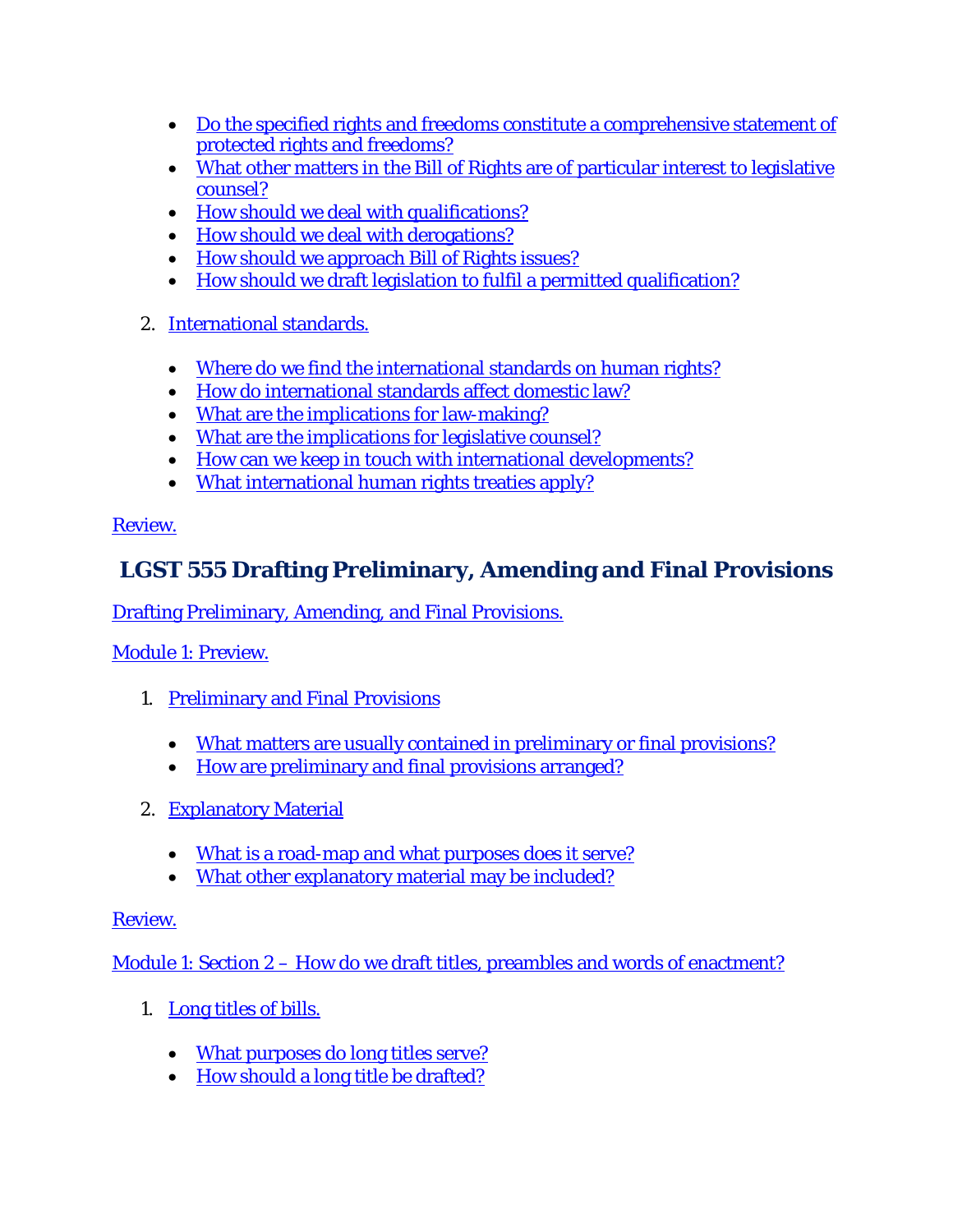- 2. [Preambles.](http://ocw.lms.athabascau.ca/mod/book/view.php?id=2270&chapterid=1747)
	- [What purposes do preambles serve?](http://ocw.lms.athabascau.ca/mod/book/view.php?id=2270&chapterid=1748)
	- [When might a preamble be used?](http://ocw.lms.athabascau.ca/mod/book/view.php?id=2270&chapterid=1749)
	- [How should a preamble be drafted?](http://ocw.lms.athabascau.ca/mod/book/view.php?id=2270&chapterid=1750)
- 3. [Words of enactment.](http://ocw.lms.athabascau.ca/mod/book/view.php?id=2270&chapterid=1751)
	- [What purposes do words of enactment serve?](http://ocw.lms.athabascau.ca/mod/book/view.php?id=2270&chapterid=1743)
	- [How are words of enactment dealt with?](http://ocw.lms.athabascau.ca/mod/book/view.php?id=2270&chapterid=1752)
- 4. [Short titles.](http://ocw.lms.athabascau.ca/mod/book/view.php?id=2270&chapterid=1753)
	- [What purposes does a short title serve?](http://ocw.lms.athabascau.ca/mod/book/view.php?id=2270&chapterid=1754)
	- [How should a short title be selected?](http://ocw.lms.athabascau.ca/mod/book/view.php?id=2270&chapterid=1755)
	- [How should a short title be drafted?](http://ocw.lms.athabascau.ca/mod/book/view.php?id=2270&chapterid=1756)

Module 1: Section 3 – [How do we draft commencement and duration provisions?](http://ocw.lms.athabascau.ca/mod/book/view.php?id=2272&chapterid=1759)

- 1. [Commencement provisions.](http://ocw.lms.athabascau.ca/mod/book/view.php?id=2272&chapterid=1760)
	- [What purposes do commencement provisions serve?](http://ocw.lms.athabascau.ca/mod/book/view.php?id=2272&chapterid=1761)
	- [When are commencement provisions needed?](http://ocw.lms.athabascau.ca/mod/book/view.php?id=2272&chapterid=1762)
	- [What are good reasons for including commencement provisions?](http://ocw.lms.athabascau.ca/mod/book/view.php?id=2272&chapterid=1763)
	- [How should commencement provisions be drafted?](http://ocw.lms.athabascau.ca/mod/book/view.php?id=2272&chapterid=1764)
- 2. [Expiry provisions.](http://ocw.lms.athabascau.ca/mod/book/view.php?id=2272&chapterid=1765)
	- [What purposes do expiry provisions serve?](http://ocw.lms.athabascau.ca/mod/book/view.php?id=2272&chapterid=1766)
	- [How should expiry provisions be drafted?](http://ocw.lms.athabascau.ca/mod/book/view.php?id=2272&chapterid=1767)

### [Review.](http://ocw.lms.athabascau.ca/mod/book/view.php?id=2272&chapterid=1768)

Module 1: Section 4 – [How do we draft interpretation provisions?](http://ocw.lms.athabascau.ca/mod/book/view.php?id=2276)

- 1. [General considerations.](http://ocw.lms.athabascau.ca/mod/book/view.php?id=2276&chapterid=1774)
	- [What are interpretation provisions?](http://ocw.lms.athabascau.ca/mod/book/view.php?id=2276&chapterid=1775)
	- [What is the difference between a definition and an interpretive rule?](http://ocw.lms.athabascau.ca/mod/book/view.php?id=2276&chapterid=1776)
	- [Where should interpretation provisions be placed?](http://ocw.lms.athabascau.ca/mod/book/view.php?id=2276&chapterid=1777)
	- [Do interpretation provisions have any shortcomings?](http://ocw.lms.athabascau.ca/mod/book/view.php?id=2276&chapterid=1772)
- 2. [Definitions generally.](http://ocw.lms.athabascau.ca/mod/book/view.php?id=2276&chapterid=1797)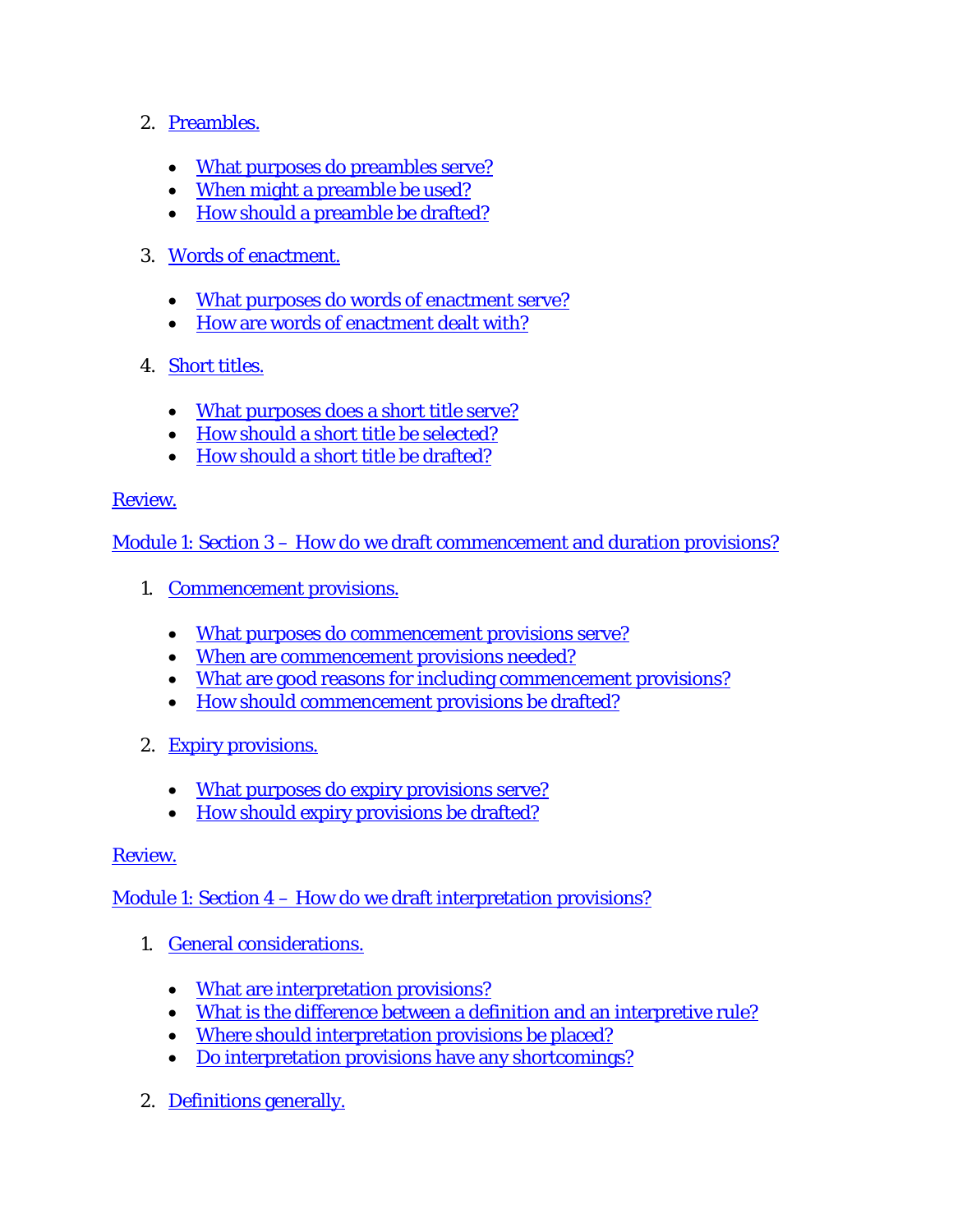- [What purposes do definitions serve?](http://ocw.lms.athabascau.ca/mod/book/view.php?id=2276&chapterid=1778)
- [What is the relationship between statutory definitions and dictionary](http://ocw.lms.athabascau.ca/mod/book/view.php?id=2276&chapterid=1779)  [meanings?](http://ocw.lms.athabascau.ca/mod/book/view.php?id=2276&chapterid=1779)
- [How should definitions be drafted?](http://ocw.lms.athabascau.ca/mod/book/view.php?id=2276&chapterid=1780)
- 3. [Labelling definitions.](http://ocw.lms.athabascau.ca/mod/book/view.php?id=2276&chapterid=1781)
	- [When should labelling definitions drafted?](http://ocw.lms.athabascau.ca/mod/book/view.php?id=2276&chapterid=1782)
	- [How should a labelling definition be drafted?](http://ocw.lms.athabascau.ca/mod/book/view.php?id=2276&chapterid=1783)
- 4. [Stipulating definitions.](http://ocw.lms.athabascau.ca/mod/book/view.php?id=2276&chapterid=1784)
	- [When should stipulating definitions be drafted?](http://ocw.lms.athabascau.ca/mod/book/view.php?id=2276&chapterid=1785)
	- [How should stipulating definitions be drafted?](http://ocw.lms.athabascau.ca/mod/book/view.php?id=2276&chapterid=1771)
	- [What should be considered in writing stipulating definitions?](http://ocw.lms.athabascau.ca/mod/book/view.php?id=2276&chapterid=1786)
	- [What pitfalls are there?](http://ocw.lms.athabascau.ca/mod/book/view.php?id=2276&chapterid=1787)
- 5. [Syntax of definitions.](http://ocw.lms.athabascau.ca/mod/book/view.php?id=2276&chapterid=1788)
	- [Definitions to be read into sentences.](http://ocw.lms.athabascau.ca/mod/book/view.php?id=2276&chapterid=1770)
	- [Definitions must not duplicate words in sentences that use them.](http://ocw.lms.athabascau.ca/mod/book/view.php?id=2276&chapterid=1789)
	- [Definitions must be grammatically consistent with defined terms.](http://ocw.lms.athabascau.ca/mod/book/view.php?id=2276&chapterid=1769)
	- Definitions [apply with the necessary modifications to the other grammatical](http://ocw.lms.athabascau.ca/mod/book/view.php?id=2276&chapterid=1790)  [forms of defined terms.](http://ocw.lms.athabascau.ca/mod/book/view.php?id=2276&chapterid=1790)
	- [Definitions should be in the form of verbs or nouns.](http://ocw.lms.athabascau.ca/mod/book/view.php?id=2276&chapterid=1791)
- 6. [Interpretive rules.](http://ocw.lms.athabascau.ca/mod/book/view.php?id=2276&chapterid=1792)
	- [When should interpretive rules be used?](http://ocw.lms.athabascau.ca/mod/book/view.php?id=2276&chapterid=1799)
	- [How should interpretive rules be drafted?](http://ocw.lms.athabascau.ca/mod/book/view.php?id=2276&chapterid=1798)
- 7. [Hints and checks.](http://ocw.lms.athabascau.ca/mod/book/view.php?id=2276&chapterid=1793)
	- [What practical hints should we bear in mind?](http://ocw.lms.athabascau.ca/mod/book/view.php?id=2276&chapterid=1794)
	- [What final checks should we make?](http://ocw.lms.athabascau.ca/mod/book/view.php?id=2276&chapterid=1795)

Module 1: Section 5 – [When and how do we draft purpose clauses?](http://ocw.lms.athabascau.ca/mod/book/view.php?id=2290)

- 1. [What is a purpose clause?](http://ocw.lms.athabascau.ca/mod/book/view.php?id=2290&chapterid=1800)
- 2. [Why use a purpose clause?](http://ocw.lms.athabascau.ca/mod/book/view.php?id=2290&chapterid=1805)
- 3. [Why don't legislative counsel use purpose clauses more often?](http://ocw.lms.athabascau.ca/mod/book/view.php?id=2290&chapterid=1801)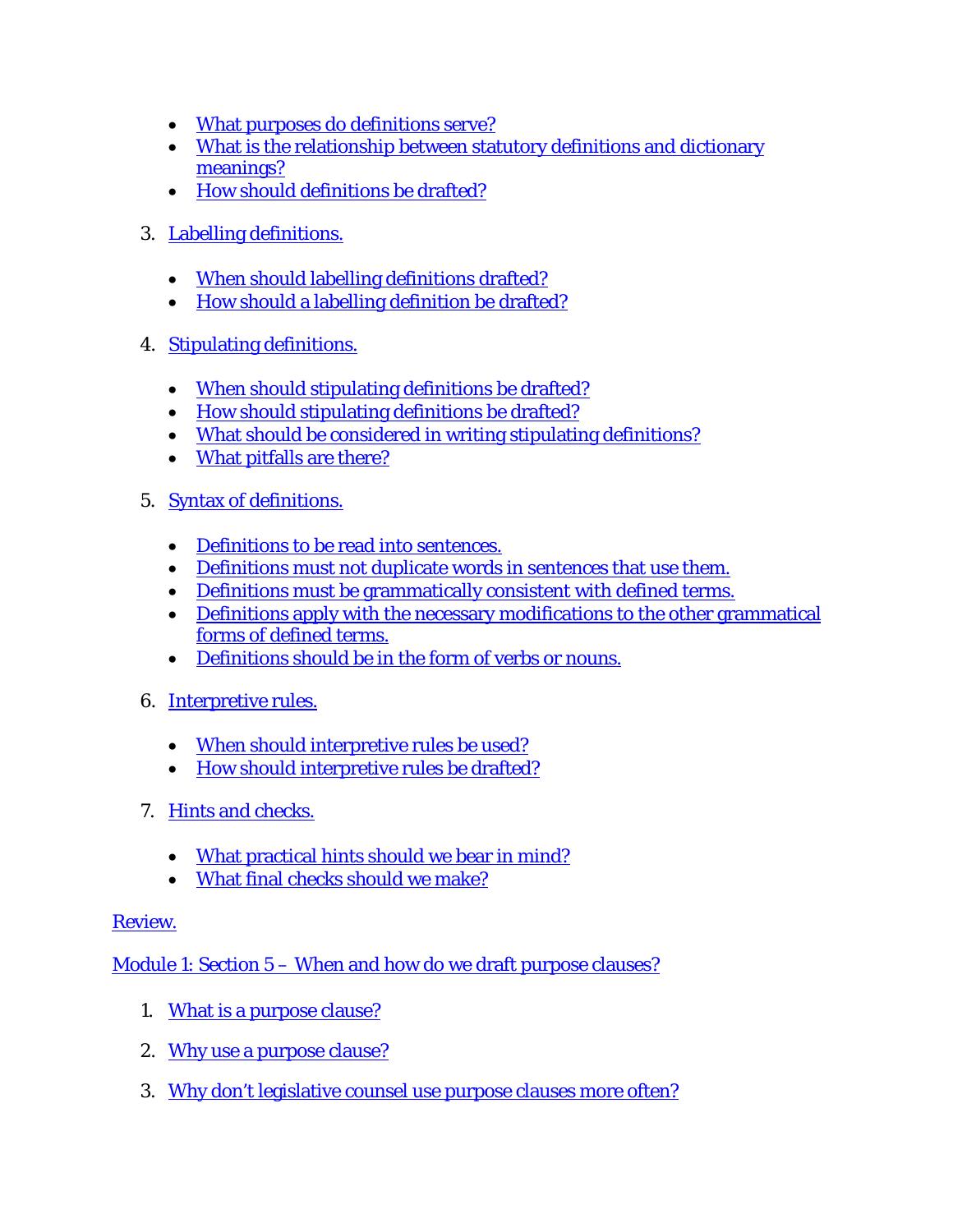- 4. [When is a purpose clause useful?](http://ocw.lms.athabascau.ca/mod/book/view.php?id=2290&chapterid=1806)
- 5. [How should a purpose clause be drafted?](http://ocw.lms.athabascau.ca/mod/book/view.php?id=2290&chapterid=1802)

Module 1: Section 6 – [When and how do we draft application provisions?](http://ocw.lms.athabascau.ca/mod/book/view.php?id=2292)

- 1. [Application provisions generally.](http://ocw.lms.athabascau.ca/mod/book/view.php?id=2292&chapterid=1808)
	- [What assumptions underlie the application of legislation?](http://ocw.lms.athabascau.ca/mod/book/view.php?id=2292&chapterid=1809)
	- [When should application provisions be used?](http://ocw.lms.athabascau.ca/mod/book/view.php?id=2292&chapterid=1810)
	- [When are application provisions most commonly used?](http://ocw.lms.athabascau.ca/mod/book/view.php?id=2292&chapterid=1811)
	- [How should application provisions be drafted?](http://ocw.lms.athabascau.ca/mod/book/view.php?id=2292&chapterid=1812)
- 2. [Application to things in the past.](http://ocw.lms.athabascau.ca/mod/book/view.php?id=2292&chapterid=1813)
	- [What types of past-application are there?](http://ocw.lms.athabascau.ca/mod/book/view.php?id=2292&chapterid=1814)
	- [How has past-application generally been treated in law?](http://ocw.lms.athabascau.ca/mod/book/view.php?id=2292&chapterid=1815)
	- [When should retroactive provisions be drafted?](http://ocw.lms.athabascau.ca/mod/book/view.php?id=2292&chapterid=1816)
	- [When should retrospective provisions be drafted?](http://ocw.lms.athabascau.ca/mod/book/view.php?id=2292&chapterid=1817)
	- [When should provision be made for procedural changes?](http://ocw.lms.athabascau.ca/mod/book/view.php?id=2292&chapterid=1818)
- 3. [Provisions binding the state.](http://ocw.lms.athabascau.ca/mod/book/view.php?id=2292&chapterid=1819)
	- [What are the relevant interpretive presumptions?](http://ocw.lms.athabascau.ca/mod/book/view.php?id=2292&chapterid=1820)
	- [What are the legal effects of the presumptions?](http://ocw.lms.athabascau.ca/mod/book/view.php?id=2292&chapterid=1821)
	- [How do we draft provisions to bind the State?](http://ocw.lms.athabascau.ca/mod/book/view.php?id=2292&chapterid=1822)
- 4. [Extra-territorial extension.](http://ocw.lms.athabascau.ca/mod/book/view.php?id=2292&chapterid=1823)
	- [What is the relevant presumption?](http://ocw.lms.athabascau.ca/mod/book/view.php?id=2292&chapterid=1824)
	- [What legislative competence is required to make extra-territorial legislation?](http://ocw.lms.athabascau.ca/mod/book/view.php?id=2292&chapterid=1825)
	- [Do the presumptions relate to the law of other countries?](http://ocw.lms.athabascau.ca/mod/book/view.php?id=2292&chapterid=1826)
	- [What territorial limits are envisaged?](http://ocw.lms.athabascau.ca/mod/book/view.php?id=2292&chapterid=1827)
	- [What are the drafting implications of the presumptions?](http://ocw.lms.athabascau.ca/mod/book/view.php?id=2292&chapterid=1828)
	- [What does extra-territorial extension involve in criminal cases?](http://ocw.lms.athabascau.ca/mod/book/view.php?id=2292&chapterid=1829)
	- [How should extension provisions be drafted?](http://ocw.lms.athabascau.ca/mod/book/view.php?id=2292&chapterid=1830)

# [Review.](http://ocw.lms.athabascau.ca/mod/book/view.php?id=2292&chapterid=1831)

Module 1: Section 7 – [When and how do we draft schedules?](http://ocw.lms.athabascau.ca/mod/book/view.php?id=2301)

1. [Drafting schedules.](http://ocw.lms.athabascau.ca/mod/book/view.php?id=2301&chapterid=1833)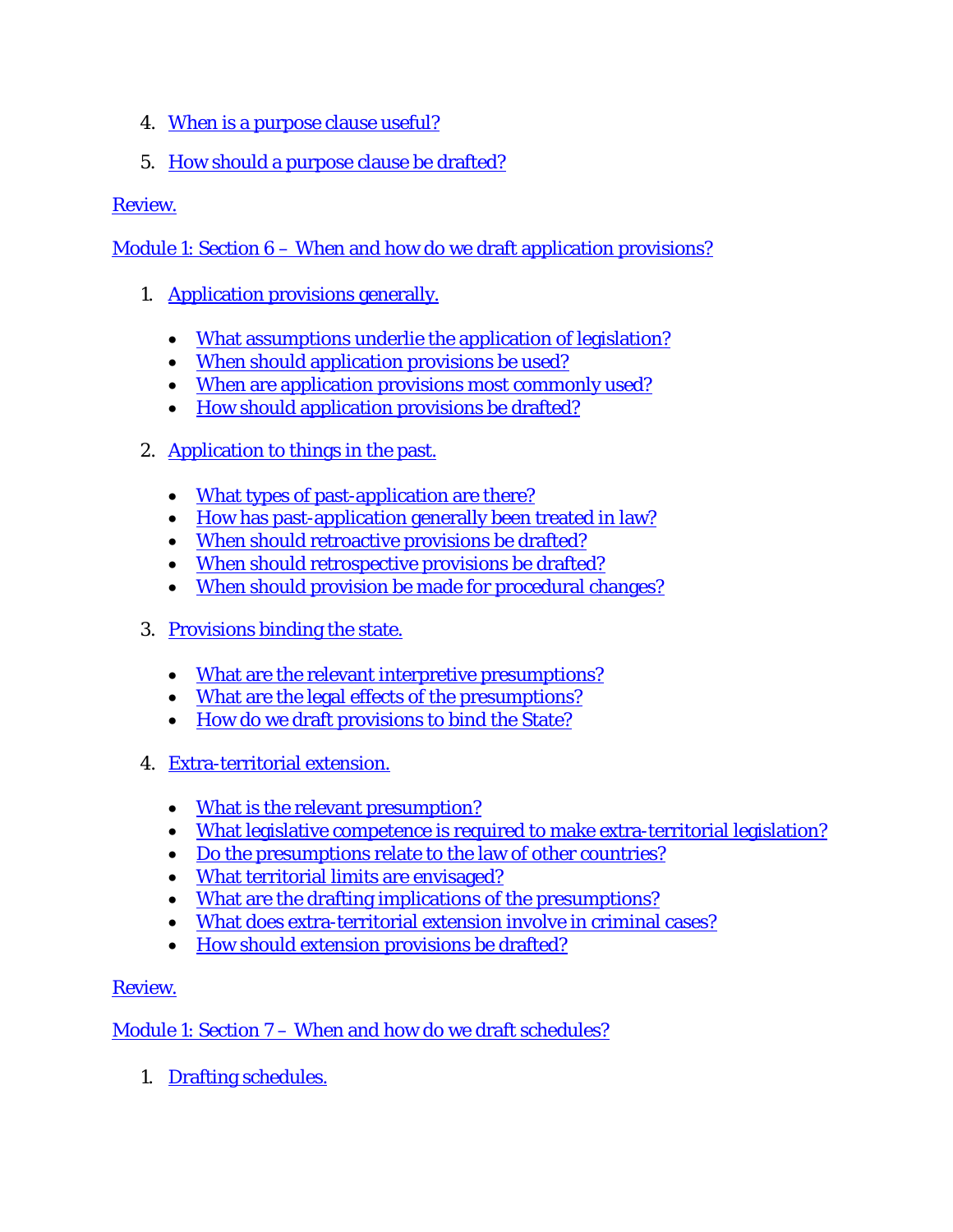- [What are schedules to legislative texts?](http://ocw.lms.athabascau.ca/mod/book/view.php?id=2301&chapterid=1834)
- [When should schedules be used?](http://ocw.lms.athabascau.ca/mod/book/view.php?id=2301&chapterid=1835)
- [How should schedules be drafted?](http://ocw.lms.athabascau.ca/mod/book/view.php?id=2301&chapterid=1836)

[Module 2: Drafting Amending Provisions.](http://ocw.lms.athabascau.ca/mod/page/view.php?id=2303)

Module 2: Section 1 - [What are amending provisions and how are they arranged?](http://ocw.lms.athabascau.ca/mod/book/view.php?id=2304)

- [What are amending and transitional provisions?](http://ocw.lms.athabascau.ca/mod/book/view.php?id=2304&chapterid=1841)
- [In what order are amending and transitional provisions arranged?](http://ocw.lms.athabascau.ca/mod/book/view.php?id=2304&chapterid=1839)
- [What section notes are appropriate?](http://ocw.lms.athabascau.ca/mod/book/view.php?id=2304&chapterid=1842)

## [Review.](http://ocw.lms.athabascau.ca/mod/book/view.php?id=2304&chapterid=1840)

Module 2: Section 2 - [How should we repeal and amend legislation?](http://ocw.lms.athabascau.ca/mod/book/view.php?id=2305)

- 1. [General considerations.](http://ocw.lms.athabascau.ca/mod/book/view.php?id=2305&chapterid=1845)
	- [How do repeals and amendments differ?](http://ocw.lms.athabascau.ca/mod/book/view.php?id=2305&chapterid=1875)
	- [Does amendment involve repeal?](http://ocw.lms.athabascau.ca/mod/book/view.php?id=2305&chapterid=1846)
	- [How can legislation be repealed and amended?](http://ocw.lms.athabascau.ca/mod/book/view.php?id=2305&chapterid=1847)
	- [When is legislation impliedly repealed?](http://ocw.lms.athabascau.ca/mod/book/view.php?id=2305&chapterid=1848)
	- Should repeals and amendments be made by primary or subsidiary [legislation?](http://ocw.lms.athabascau.ca/mod/book/view.php?id=2305&chapterid=1849)
	- [When are repeal and amending provisions needed?](http://ocw.lms.athabascau.ca/mod/book/view.php?id=2305&chapterid=1850)
	- [When should we replace rather than amend legislation?](http://ocw.lms.athabascau.ca/mod/book/view.php?id=2305&chapterid=1851)
- 2. [Deciding what to repeal or amend.](http://ocw.lms.athabascau.ca/mod/book/view.php?id=2305&chapterid=1852)
	- [How do we decide what needs to be repealed or amended?](http://ocw.lms.athabascau.ca/mod/book/view.php?id=2305&chapterid=1853)
	- [How do we prepare for repeals?](http://ocw.lms.athabascau.ca/mod/book/view.php?id=2305&chapterid=1854)
	- [How do we prepare for amendments?](http://ocw.lms.athabascau.ca/mod/book/view.php?id=2305&chapterid=1855)
- 3. [Drafting repeal provisions.](http://ocw.lms.athabascau.ca/mod/book/view.php?id=2305&chapterid=1856)
	- [What should be our objectives when drafting repeal provisions?](http://ocw.lms.athabascau.ca/mod/book/view.php?id=2305&chapterid=1857)
	- [How are repeal provisions drafted?](http://ocw.lms.athabascau.ca/mod/book/view.php?id=2305&chapterid=1858)
	- [Are there any special features for re-enactment and replacement legislation?](http://ocw.lms.athabascau.ca/mod/book/view.php?id=2305&chapterid=1859)
- 4. [Drafting amendments.](http://ocw.lms.athabascau.ca/mod/book/view.php?id=2305&chapterid=1860)
	- [What methods of amendment can be used?](http://ocw.lms.athabascau.ca/mod/book/view.php?id=2305&chapterid=1861)
	- [What should be our objectives when drafting amendments?](http://ocw.lms.athabascau.ca/mod/book/view.php?id=2305&chapterid=1862)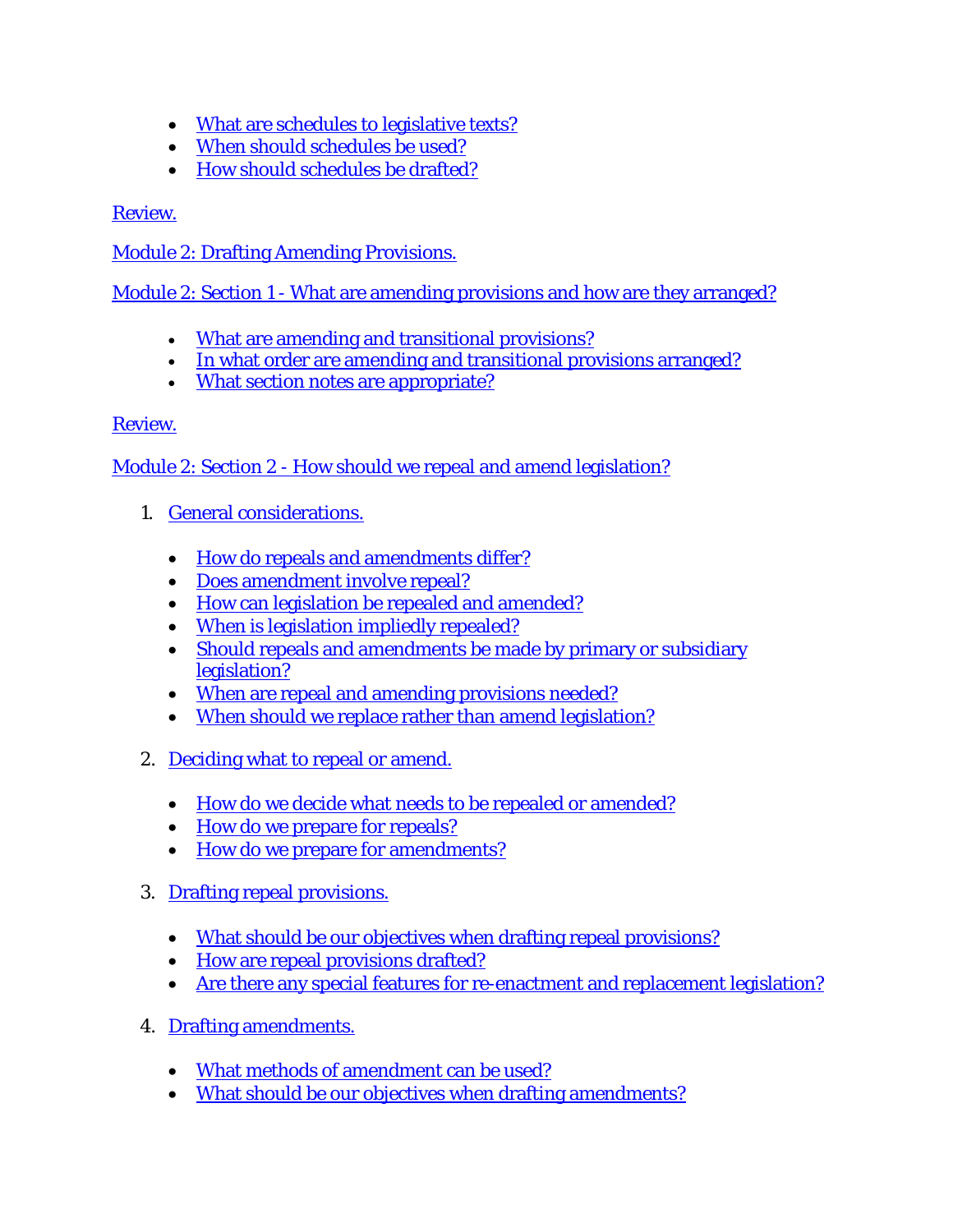- [How should amendments be arranged?](http://ocw.lms.athabascau.ca/mod/book/view.php?id=2305&chapterid=1876)
- [How should we draft amendments?](http://ocw.lms.athabascau.ca/mod/book/view.php?id=2305&chapterid=1863)
- [Use precise amending formulas.](http://ocw.lms.athabascau.ca/mod/book/view.php?id=2305&chapterid=1864)
- [Inserting new provisions.](http://ocw.lms.athabascau.ca/mod/book/view.php?id=2305&chapterid=1865)
- [Modifying particular words in a provision.](http://ocw.lms.athabascau.ca/mod/book/view.php?id=2305&chapterid=1843)
- [Repealing and replacing provisions.](http://ocw.lms.athabascau.ca/mod/book/view.php?id=2305&chapterid=1866)
- [Be consistent.](http://ocw.lms.athabascau.ca/mod/book/view.php?id=2305&chapterid=1867)
- [Consequential amendments.](http://ocw.lms.athabascau.ca/mod/book/view.php?id=2305&chapterid=1868)
- [Section notes.](http://ocw.lms.athabascau.ca/mod/book/view.php?id=2305&chapterid=1869)
- 5. [Concluding questions.](http://ocw.lms.athabascau.ca/mod/book/view.php?id=2305&chapterid=1870)
	- [What can go wrong when drafting repeals and amendments?](http://ocw.lms.athabascau.ca/mod/book/view.php?id=2305&chapterid=1871)
	- [How can we explain the effects of amendments?](http://ocw.lms.athabascau.ca/mod/book/view.php?id=2305&chapterid=1872)
	- [How do we draft amendments for the parliamentary process?](http://ocw.lms.athabascau.ca/mod/book/view.php?id=2305&chapterid=1873)

Module 2: Section 3 – [When and how do we draft saving and other transitional](http://ocw.lms.athabascau.ca/mod/book/view.php?id=2313)  [provisions?](http://ocw.lms.athabascau.ca/mod/book/view.php?id=2313)

- 1. [General considerations.](http://ocw.lms.athabascau.ca/mod/book/view.php?id=2313&chapterid=1879)
	- [What is the function of transitional provisions?](http://ocw.lms.athabascau.ca/mod/book/view.php?id=2313&chapterid=1899)
	- [How do saving provisions differ from other transitional provisions?](http://ocw.lms.athabascau.ca/mod/book/view.php?id=2313&chapterid=1900)
	- [What purposes do these provisions serve?](http://ocw.lms.athabascau.ca/mod/book/view.php?id=2313&chapterid=1880)
	- [How important are these provisions?](http://ocw.lms.athabascau.ca/mod/book/view.php?id=2313&chapterid=1881)
	- [Are these provisions required in all legislation?](http://ocw.lms.athabascau.ca/mod/book/view.php?id=2313&chapterid=1882)
	- [When should you work on these provisions?](http://ocw.lms.athabascau.ca/mod/book/view.php?id=2313&chapterid=1883)
- 2. [Legal effects](http://ocw.lms.athabascau.ca/mod/book/view.php?id=2313&chapterid=1884) of repeals.
	- [What are the legal consequences of a repeal?](http://ocw.lms.athabascau.ca/mod/book/view.php?id=2313&chapterid=1885)
	- [What are the common law rules on the effects of repeals?](http://ocw.lms.athabascau.ca/mod/book/view.php?id=2313&chapterid=1901)
	- [What modifications are made by the Interpretation Act?](http://ocw.lms.athabascau.ca/mod/book/view.php?id=2313&chapterid=1886)
	- [How should the Interpretation Act be used?](http://ocw.lms.athabascau.ca/mod/book/view.php?id=2313&chapterid=1887)
- 3. [The content of saving and transitional provisions.](http://ocw.lms.athabascau.ca/mod/book/view.php?id=2313&chapterid=1888)
	- [What matters are likely to require these provisions?](http://ocw.lms.athabascau.ca/mod/book/view.php?id=2313&chapterid=1902)
	- [How are unqualified saving provisions expressed?](http://ocw.lms.athabascau.ca/mod/book/view.php?id=2313&chapterid=1889)
	- [How are transitional provisions affecting past matters expressed?](http://ocw.lms.athabascau.ca/mod/book/view.php?id=2313&chapterid=1890)
	- [How are provisions instituting transition arrangements expressed?](http://ocw.lms.athabascau.ca/mod/book/view.php?id=2313&chapterid=1891)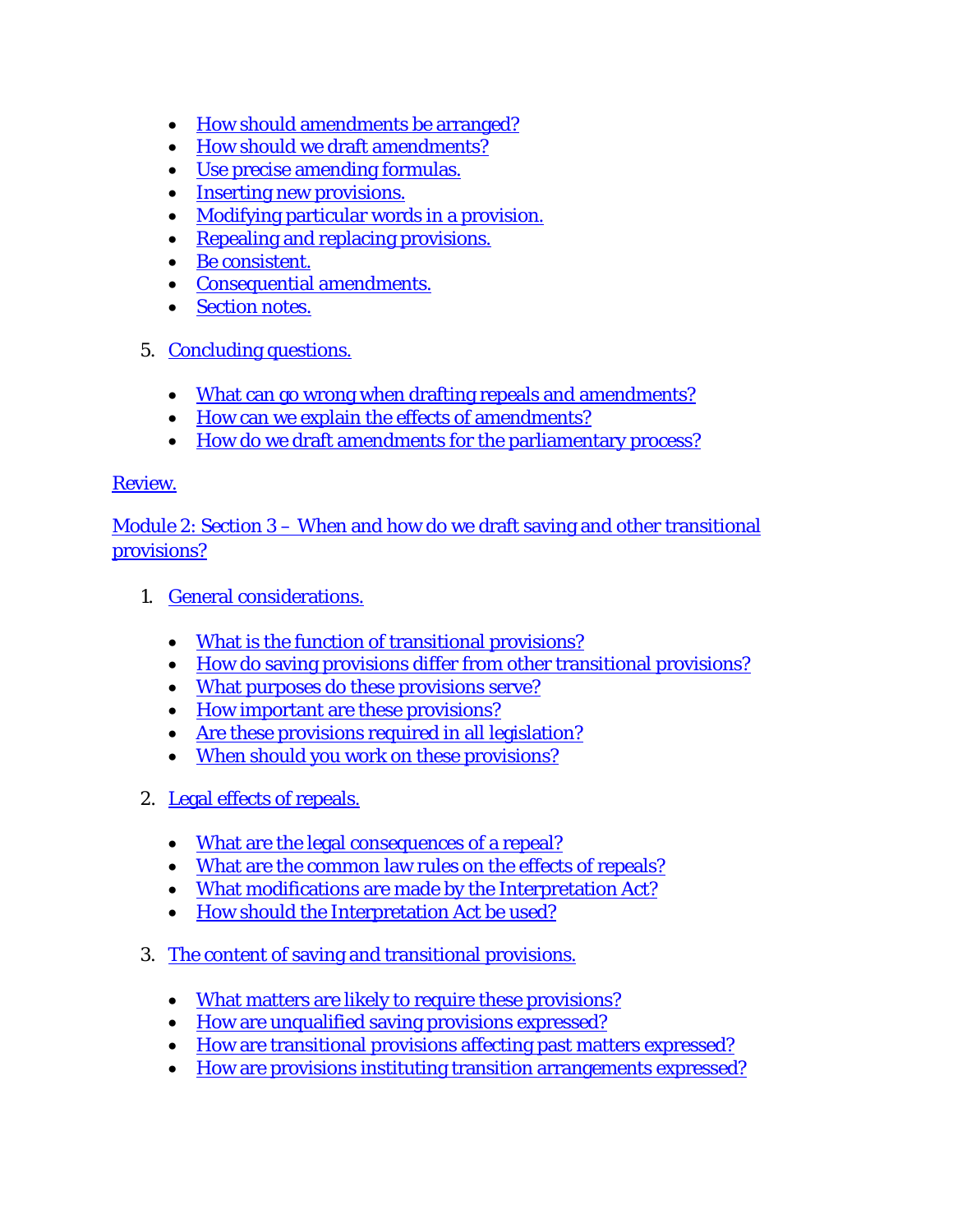- 4. [Drafting saving and transitional provisions.](http://ocw.lms.athabascau.ca/mod/book/view.php?id=2313&chapterid=1892)
	- How does the presumption against retrospective legislation relate to these [provisions?](http://ocw.lms.athabascau.ca/mod/book/view.php?id=2313&chapterid=1893)
	- [How do we decide which matters should be saved?](http://ocw.lms.athabascau.ca/mod/book/view.php?id=2313&chapterid=1894)
	- [What forms may saving provisions take?](http://ocw.lms.athabascau.ca/mod/book/view.php?id=2313&chapterid=1877)
	- [How should the drafting of transitional provisions be approached?](http://ocw.lms.athabascau.ca/mod/book/view.php?id=2313&chapterid=1895)
	- [What forms may transitional provisions take?](http://ocw.lms.athabascau.ca/mod/book/view.php?id=2313&chapterid=1896)
	- [What practical points should be borne in mind?](http://ocw.lms.athabascau.ca/mod/book/view.php?id=2313&chapterid=1897)

# **LGST 557 Implementation Provisions and Drafting Processes**

[Implementation Provisions and Drafting Practices.](http://ocw.lms.athabascau.ca/course/view.php?id=63)

Module 1: Section 1 – [How do we draft compliance provisions.](http://ocw.lms.athabascau.ca/mod/page/view.php?id=2397)

- 1. [General considerations.](http://ocw.lms.athabascau.ca/mod/book/view.php?id=2398&chapterid=2052)
	- [When are penal provisions likely to be useful?](http://ocw.lms.athabascau.ca/mod/book/view.php?id=2398&chapterid=2055)
	- [What alternatives are there to penal provisions?](http://ocw.lms.athabascau.ca/mod/book/view.php?id=2398&chapterid=2037)
	- [What factors should we bear in mind when using alternatives?](http://ocw.lms.athabascau.ca/mod/book/view.php?id=2398&chapterid=2056)
- 2. [Determining what penal provisions are required.](http://ocw.lms.athabascau.ca/mod/book/view.php?id=2398&chapterid=2054)
	- [What general factors should we bear in mind?](http://ocw.lms.athabascau.ca/mod/book/view.php?id=2398&chapterid=2038)
	- [What steps should we take to determine the content of penal provisions?](http://ocw.lms.athabascau.ca/mod/book/view.php?id=2398&chapterid=2053)
	- [Step 1: Are penal provisions required?](http://ocw.lms.athabascau.ca/mod/book/view.php?id=2398&chapterid=2039)
	- Step 2: Is the same activity already subject to penal provisions under existing [law?](http://ocw.lms.athabascau.ca/mod/book/view.php?id=2398&chapterid=2059)
	- [Step 3: Whose and what precise conduct is to be prohibited?](http://ocw.lms.athabascau.ca/mod/book/view.php?id=2398&chapterid=2044)
	- [Step 4: Should the mental element be addressed expressly?](http://ocw.lms.athabascau.ca/mod/book/view.php?id=2398&chapterid=2040)
	- Step 5: At what [level of court is the offence to be triable?](http://ocw.lms.athabascau.ca/mod/book/view.php?id=2398&chapterid=2057)
	- [Step 6: What is the maximum penalty to be attached to the offence?](http://ocw.lms.athabascau.ca/mod/book/view.php?id=2398&chapterid=2041)
	- [Step 7: Should any special defence be included?](http://ocw.lms.athabascau.ca/mod/book/view.php?id=2398&chapterid=2042)
	- [Step 8: Should any limitations on prosecutions be included?](http://ocw.lms.athabascau.ca/mod/book/view.php?id=2398&chapterid=2043)
- 3. [Drafting penal provisions.](http://ocw.lms.athabascau.ca/mod/book/view.php?id=2398&chapterid=2045)
	- [How should we draft penal provisions?](http://ocw.lms.athabascau.ca/mod/book/view.php?id=2398&chapterid=2062)
	- [How may offence provisions be expressed?](http://ocw.lms.athabascau.ca/mod/book/view.php?id=2398&chapterid=2063)
	- [When should we use these different forms?](http://ocw.lms.athabascau.ca/mod/book/view.php?id=2398&chapterid=2046)
	- [Can the style of offence provisions be improved?](http://ocw.lms.athabascau.ca/mod/book/view.php?id=2398&chapterid=2047)
	- [What particular points should we look out for?](http://ocw.lms.athabascau.ca/mod/book/view.php?id=2398&chapterid=2048)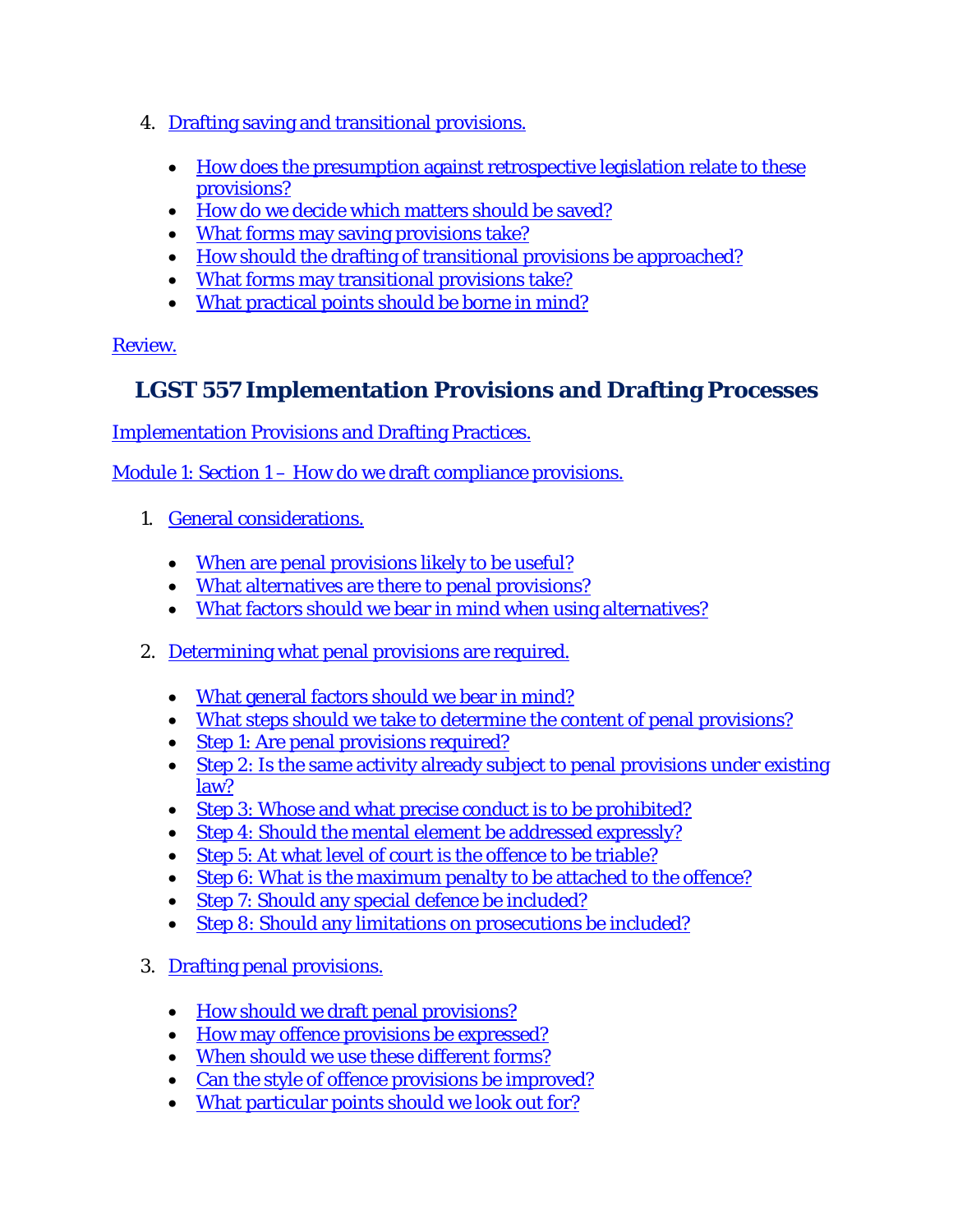- [Describing the offender.](http://ocw.lms.athabascau.ca/mod/book/view.php?id=2398&chapterid=2048)
- [Prescribing the conduct.](http://ocw.lms.athabascau.ca/mod/book/view.php?id=2398&chapterid=2049)
- [Including the mental element.](http://ocw.lms.athabascau.ca/mod/book/view.php?id=2398&chapterid=2050)
- [Providing special defences.](http://ocw.lms.athabascau.ca/mod/book/view.php?id=2398&chapterid=2060)
- [When might penal provisions also give rise to civil liability?](http://ocw.lms.athabascau.ca/mod/book/view.php?id=2398&chapterid=2051)

Module 1: Section 2 – [How do we delegate powers to legislate?](http://ocw.lms.athabascau.ca/mod/book/view.php?id=2404)

- 1. [General considerations.](http://ocw.lms.athabascau.ca/mod/book/view.php?id=2404&chapterid=2083)
	- [When should delegated powers be conferred?](http://ocw.lms.athabascau.ca/mod/book/view.php?id=2404&chapterid=2090)
	- [How should matters be divided between primary and subsidiary legislation?](http://ocw.lms.athabascau.ca/mod/book/view.php?id=2404&chapterid=2065)
	- [When is an instrument subsidiary legislation?](http://ocw.lms.athabascau.ca/mod/book/view.php?id=2404&chapterid=2066)
	- [How do the courts approach powers to make subsidiary legislation?](http://ocw.lms.athabascau.ca/mod/book/view.php?id=2404&chapterid=2087)
	- [What are your objectives when drafting enabling provisions?](http://ocw.lms.athabascau.ca/mod/book/view.php?id=2404&chapterid=2067)
	- [When are delegated powers needed?](http://ocw.lms.athabascau.ca/mod/book/view.php?id=2404&chapterid=2068)
	- [Ancillary matters.](http://ocw.lms.athabascau.ca/mod/book/view.php?id=2404&chapterid=2086)
	- [Substantive matters.](http://ocw.lms.athabascau.ca/mod/book/view.php?id=2404&chapterid=2081)
	- [Incidental matters.](http://ocw.lms.athabascau.ca/mod/book/view.php?id=2404&chapterid=2085)
	- [Supplementary matters.](http://ocw.lms.athabascau.ca/mod/book/view.php?id=2404&chapterid=2069)
	- [Principal provisions.](http://ocw.lms.athabascau.ca/mod/book/view.php?id=2404&chapterid=2084)
	- [How widely should enabling provisions be drafted?](http://ocw.lms.athabascau.ca/mod/book/view.php?id=2404&chapterid=2070)
- 2. [General approaches to drafting subsidiary legislative powers.](http://ocw.lms.athabascau.ca/mod/book/view.php?id=2404&chapterid=2071)
	- [What are the basic steps?](http://ocw.lms.athabascau.ca/mod/book/view.php?id=2404&chapterid=2080)
	- Are there [matters that should be expressly authorised?](http://ocw.lms.athabascau.ca/mod/book/view.php?id=2404&chapterid=2072)
	- [What other factors can influence the drafting of subsidiary legislative powers?](http://ocw.lms.athabascau.ca/mod/book/view.php?id=2404&chapterid=2091)
	- [What general legislation may affect the drafting of subsidiary legislative](http://ocw.lms.athabascau.ca/mod/book/view.php?id=2404&chapterid=2073)  [powers?](http://ocw.lms.athabascau.ca/mod/book/view.php?id=2404&chapterid=2073)
- 3. [Particular questions.](http://ocw.lms.athabascau.ca/mod/book/view.php?id=2404&chapterid=2074)
	- [What type of instrument?](http://ocw.lms.athabascau.ca/mod/book/view.php?id=2404&chapterid=2075)
	- [Who is to be the delegate?](http://ocw.lms.athabascau.ca/mod/book/view.php?id=2404&chapterid=2076)
	- [Is any body to be linked with the making? If so, how?](http://ocw.lms.athabascau.ca/mod/book/view.php?id=2404&chapterid=2089)
	- [What powers are to be delegated?](http://ocw.lms.athabascau.ca/mod/book/view.php?id=2404&chapterid=2077)
	- [Are the powers adequate to cover all the matters intended?](http://ocw.lms.athabascau.ca/mod/book/view.php?id=2404&chapterid=2093)
	- [What procedures are to be required for making the subsidiary legislation?](http://ocw.lms.athabascau.ca/mod/book/view.php?id=2404&chapterid=2082)
	- [Should external interests be involved in making subsidiary legislation?](http://ocw.lms.athabascau.ca/mod/book/view.php?id=2404&chapterid=2078)
	- [What procedures are required after the making?](http://ocw.lms.athabascau.ca/mod/book/view.php?id=2404&chapterid=2079)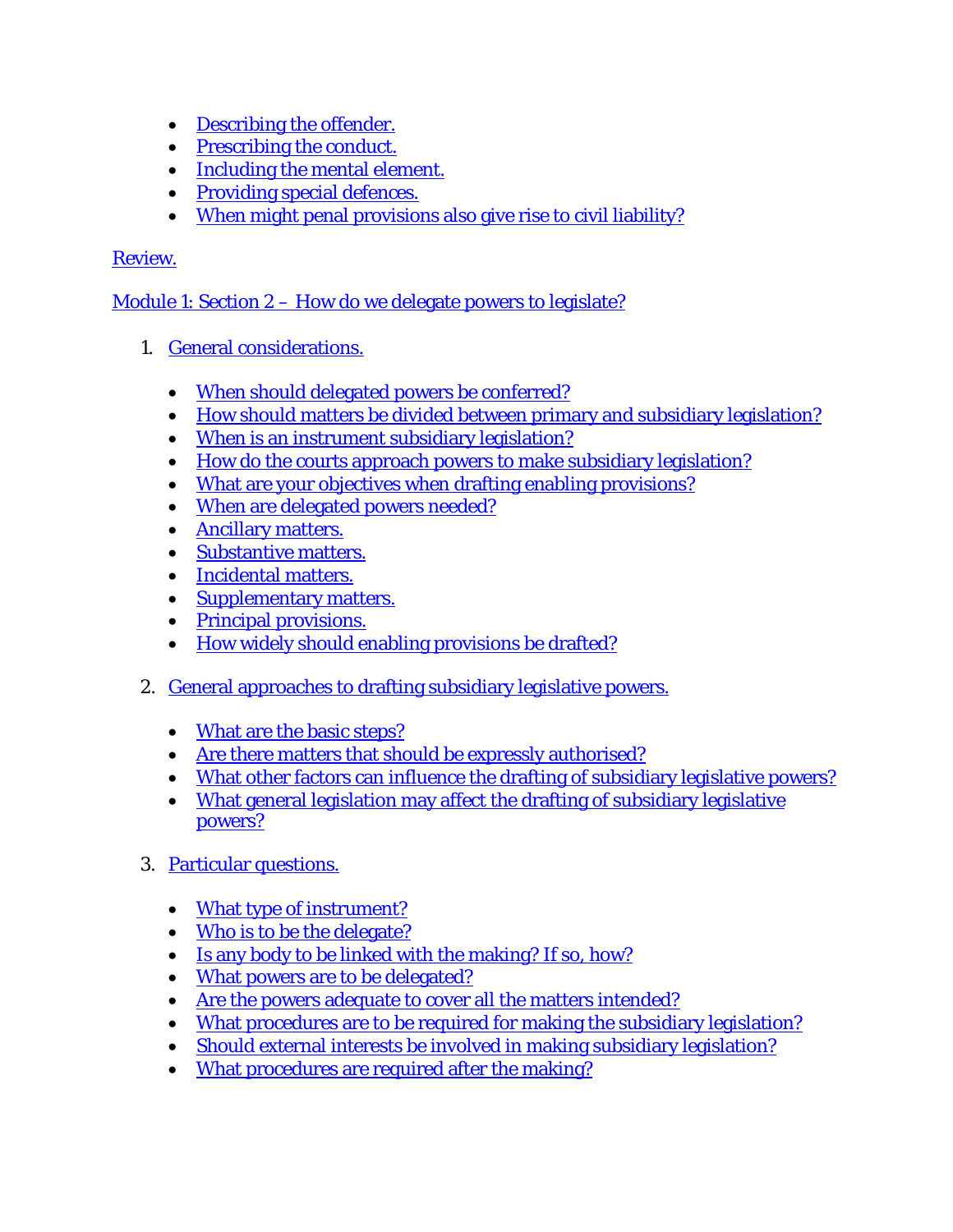Appendix - [Checklist for drafting subsidiary legislative powers.](http://ocw.lms.athabascau.ca/mod/book/view.php?id=2404&chapterid=2092)

- Module 1: Section 3 [How do we draft subsidiary legislation?](http://ocw.lms.athabascau.ca/mod/book/view.php?id=2411)
	- 1. [General considerations.](http://ocw.lms.athabascau.ca/mod/book/view.php?id=2411&chapterid=2115)
		- [How does drafting subsidiary legislation differ from drafting bills?](http://ocw.lms.athabascau.ca/mod/book/view.php?id=2411&chapterid=2095)
	- 2. [Drafting approach.](http://ocw.lms.athabascau.ca/mod/book/view.php?id=2411&chapterid=2096)
		- [How should we approach the drafting of subsidiary legislation?](http://ocw.lms.athabascau.ca/mod/book/view.php?id=2411&chapterid=2097)
		- [How do we check to prevent unauthorised subsidiary legislation?](http://ocw.lms.athabascau.ca/mod/book/view.php?id=2411&chapterid=2098)
	- 3. [Drafting details.](http://ocw.lms.athabascau.ca/mod/book/view.php?id=2411&chapterid=2099)
		- [Two instruments or one?](http://ocw.lms.athabascau.ca/mod/book/view.php?id=2411&chapterid=2116)
		- [What are the characteristic features of subsidiary instruments?](http://ocw.lms.athabascau.ca/mod/book/view.php?id=2411&chapterid=2100)
		- [What type of instrument is required?](http://ocw.lms.athabascau.ca/mod/book/view.php?id=2411&chapterid=2101)
		- [What headings are required?](http://ocw.lms.athabascau.ca/mod/book/view.php?id=2411&chapterid=2102)
		- [What authorising words should be used?](http://ocw.lms.athabascau.ca/mod/book/view.php?id=2411&chapterid=2103)
		- [How should the title be drafted?](http://ocw.lms.athabascau.ca/mod/book/view.php?id=2411&chapterid=2104)
		- [When should provision be made for commencement?](http://ocw.lms.athabascau.ca/mod/book/view.php?id=2411&chapterid=2105)
		- [When should definitions be included?](http://ocw.lms.athabascau.ca/mod/book/view.php?id=2411&chapterid=2108)
		- [What special factors should be borne in mind in drafting substantive](http://ocw.lms.athabascau.ca/mod/book/view.php?id=2411&chapterid=2112)  [provisions?](http://ocw.lms.athabascau.ca/mod/book/view.php?id=2411&chapterid=2112)
		- [Should section notes be provided?](http://ocw.lms.athabascau.ca/mod/book/view.php?id=2411&chapterid=2109)
		- [Are there special features for amending, repealing or re-enacting provisions?](http://ocw.lms.athabascau.ca/mod/book/view.php?id=2411&chapterid=2113)
		- [What authenticating words are needed?](http://ocw.lms.athabascau.ca/mod/book/view.php?id=2411&chapterid=2117)
		- [How should an instrument be dated?](http://ocw.lms.athabascau.ca/mod/book/view.php?id=2411&chapterid=2114)
		- [Should an explanatory note be added?](http://ocw.lms.athabascau.ca/mod/book/view.php?id=2411&chapterid=2110)
	- 4. [Drafting executive instruments.](http://ocw.lms.athabascau.ca/mod/book/view.php?id=2411&chapterid=2106)
		- What should we [bear in mind when drafting executive instruments?](http://ocw.lms.athabascau.ca/mod/book/view.php?id=2411&chapterid=2107)

[Review.](http://ocw.lms.athabascau.ca/mod/book/view.php?id=2411&chapterid=2111)

[Module 2: Law-making processes and working with clients.](http://ocw.lms.athabascau.ca/mod/page/view.php?id=2413)

Module 2: Section 1 – [What are the processes for making laws and our role as legislative](http://ocw.lms.athabascau.ca/mod/book/view.php?id=2414)  [counsel?](http://ocw.lms.athabascau.ca/mod/book/view.php?id=2414)

1. [Preparing a bill.](http://ocw.lms.athabascau.ca/mod/book/view.php?id=2414&chapterid=2120)